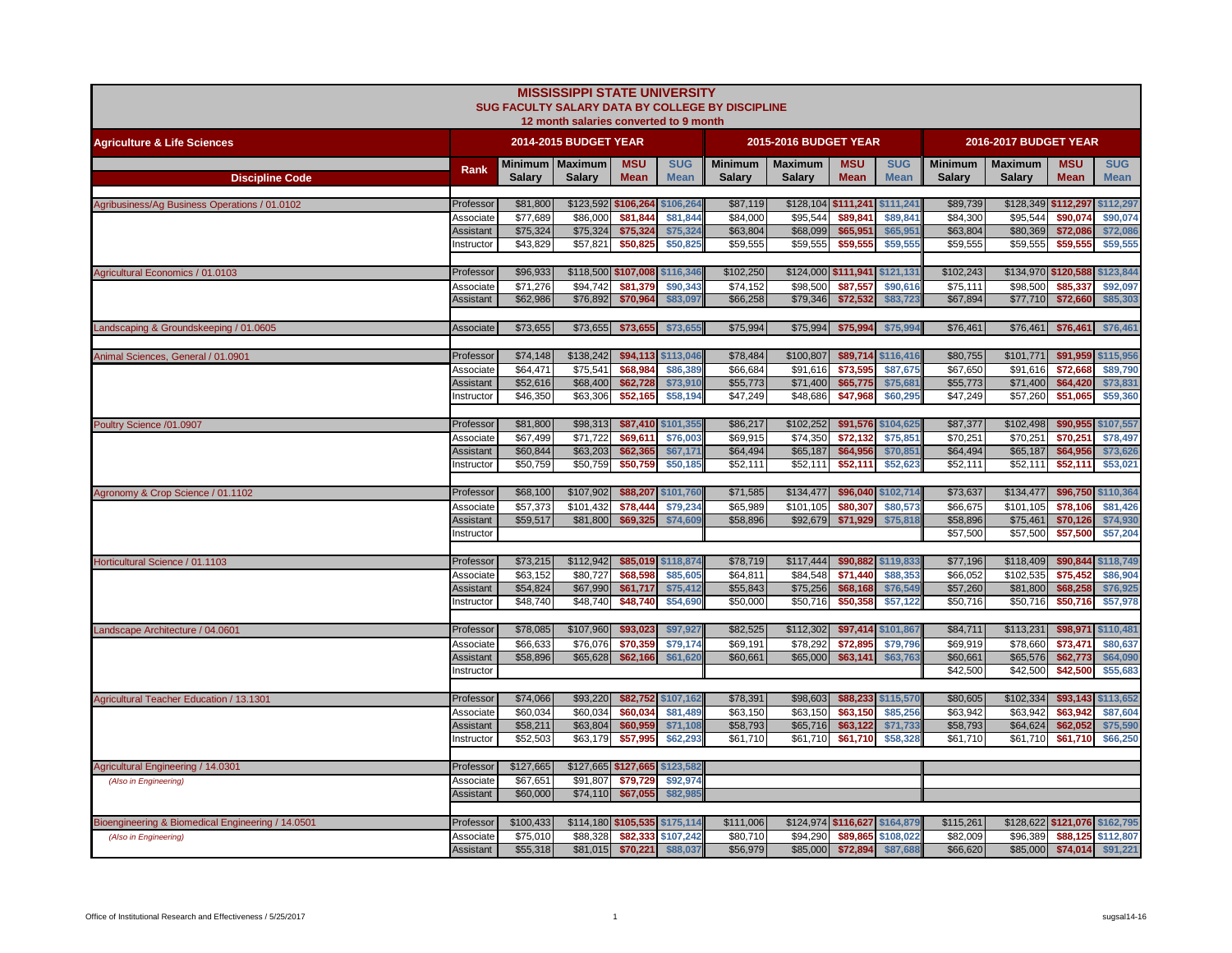|                                                               |                                     |                                  | <b>MISSISSIPPI STATE UNIVERSITY</b><br>12 month salaries converted to 9 month |                                  |                                            | <b>SUG FACULTY SALARY DATA BY COLLEGE BY DISCIPLINE</b> |                                   |                                  |                                            |                                  |                                    |                                                             |                                            |
|---------------------------------------------------------------|-------------------------------------|----------------------------------|-------------------------------------------------------------------------------|----------------------------------|--------------------------------------------|---------------------------------------------------------|-----------------------------------|----------------------------------|--------------------------------------------|----------------------------------|------------------------------------|-------------------------------------------------------------|--------------------------------------------|
| <b>Agriculture &amp; Life Sciences</b>                        |                                     |                                  | 2014-2015 BUDGET YEAR                                                         |                                  |                                            |                                                         | 2015-2016 BUDGET YEAR             |                                  |                                            |                                  | <b>2016-2017 BUDGET YEAR</b>       |                                                             |                                            |
| <b>Discipline Code</b>                                        | <b>Rank</b>                         | <b>Salary</b>                    | Minimum   Maximum<br><b>Salarv</b>                                            | <b>MSU</b><br><b>Mean</b>        | <b>SUG</b><br><b>Mean</b>                  | <b>Minimum</b><br><b>Salarv</b>                         | <b>Maximum</b><br><b>Salarv</b>   | <b>MSU</b><br><b>Mean</b>        | <b>SUG</b><br><b>Mean</b>                  | <b>Minimum</b><br><b>Salarv</b>  | <b>Maximum</b><br><b>Salarv</b>    | <b>MSU</b><br><b>Mean</b>                                   | <b>SUG</b><br><b>Mean</b>                  |
| Family and Consumer Sciences/Human Sciences, General /19.0101 | Professor                           | \$90,841                         | \$90,841                                                                      |                                  | \$90,841 \$110,080                         | \$95,003                                                | \$95,003                          |                                  | \$95,003 \$101,154                         | \$50,000                         | \$96,663                           | \$73,332                                                    | \$96,956                                   |
|                                                               | Associate<br>Assistant<br>nstructor | \$76,541<br>\$61,197<br>\$50.545 | \$76,541<br>\$71,336<br>\$53,489                                              | \$76,541<br>\$64,847<br>\$52,010 | \$80,856<br>\$65,430<br>\$55,913           | \$72,069<br>\$56,000<br>\$52,061                        | \$79,146<br>\$67,596<br>\$55,158  | \$76,417<br>\$64,268<br>\$53,609 | \$80,331<br>\$64,751<br>\$57,034           | \$72,534<br>\$61,000<br>\$52.061 | \$79,446<br>\$67,596<br>\$55,158   | \$76,757<br>\$65,905<br>\$53,609                            | \$78,020<br>\$64,094<br>\$58,334           |
|                                                               |                                     |                                  |                                                                               |                                  |                                            |                                                         |                                   |                                  |                                            |                                  |                                    |                                                             |                                            |
| Foods, Nutrition & Wellness Studies, General / 19.0501        | Professor<br>Associate<br>Assistant | \$76,888<br>\$64,980<br>\$60,168 | \$95,177<br>\$76,500<br>\$69,530                                              | \$68,740<br>\$63,721             | \$85,472 \$114,587<br>\$82,520<br>\$71,065 | \$83,346<br>\$51,000<br>\$60,168                        | \$100,942<br>\$79,872<br>\$71,616 | \$67,171<br>\$65,591             | \$90,484 \$116,987<br>\$86,474<br>\$71,926 | \$86,315<br>\$64,258<br>\$69,530 | \$103,208<br>\$101,443<br>\$72,500 | \$78,208<br>\$70,599                                        | \$94,019 \$117,933<br>\$88,454<br>\$73,816 |
|                                                               | Instructor                          | \$47.266                         | \$47,266                                                                      | \$47,266                         | \$53,243                                   | \$49.157                                                | \$49.157                          | \$49.157                         | \$54,613                                   | \$49.157                         | \$55,215                           | \$52,186                                                    | \$57,186                                   |
| Biochemistry / 26.0202                                        | Professor<br>Associate              | \$80,825<br>\$75,522             | \$106,340<br>\$75,522                                                         | \$75,522                         | \$90,638 \$129,743<br>\$84,205             | \$86,443<br>\$78,369                                    | \$111,668<br>\$78,369             | \$78,369                         | \$96,412 \$135,427<br>\$86,956             | \$89,394<br>\$74,780             | \$113,062<br>\$79,706              | \$77,059                                                    | \$99,015 \$134,842<br>\$88,071             |
|                                                               | Assistant                           | \$66,625                         | \$72,425                                                                      | \$68,791                         | \$69,681                                   | \$57,260                                                | \$74,706                          | \$67,331                         | \$69,670                                   | \$57,260                         | \$72,000                           | \$64,630                                                    | \$75,184                                   |
| Molecular Biology / 26.0204                                   | Professor<br>Assistant              | \$87,497<br>\$50,384             | \$87,497<br>\$73,083                                                          | \$65,003                         | \$87,497 \$138,680<br>\$79,954             | \$94,252<br>\$52,903                                    | \$102,250<br>\$75,655             | \$67,729                         | \$98,251 \$144,609<br>\$84,179             | \$98,081<br>\$52,903             |                                    | \$104,196 \$101,139 \$144,864<br>\$75,655 \$63,799 \$84,567 |                                            |
| Entomology / 26.0702                                          | Professor                           | \$71,333                         | \$105,919                                                                     |                                  | \$82,379 \$106,930                         | \$75,916                                                | \$124,087                         |                                  | \$88,074 \$107,805                         | \$78,517                         | \$124,087                          |                                                             | \$91,069 \$106,124                         |
|                                                               | Associate<br>Assistant              | \$64,053<br>\$55,410             | \$98,160<br>\$76,074                                                          | \$76,624                         | \$85,840<br>\$65,861 \$73,525              | \$66,845<br>\$58,181                                    | \$101.105<br>\$78,356             | \$77.731<br>\$68,243             | \$87,095<br>\$76,359                       | \$67,939<br>\$52,352             | \$101.105<br>\$78,356              | \$78,511                                                    | \$88,103<br>\$66,587 \$75,970              |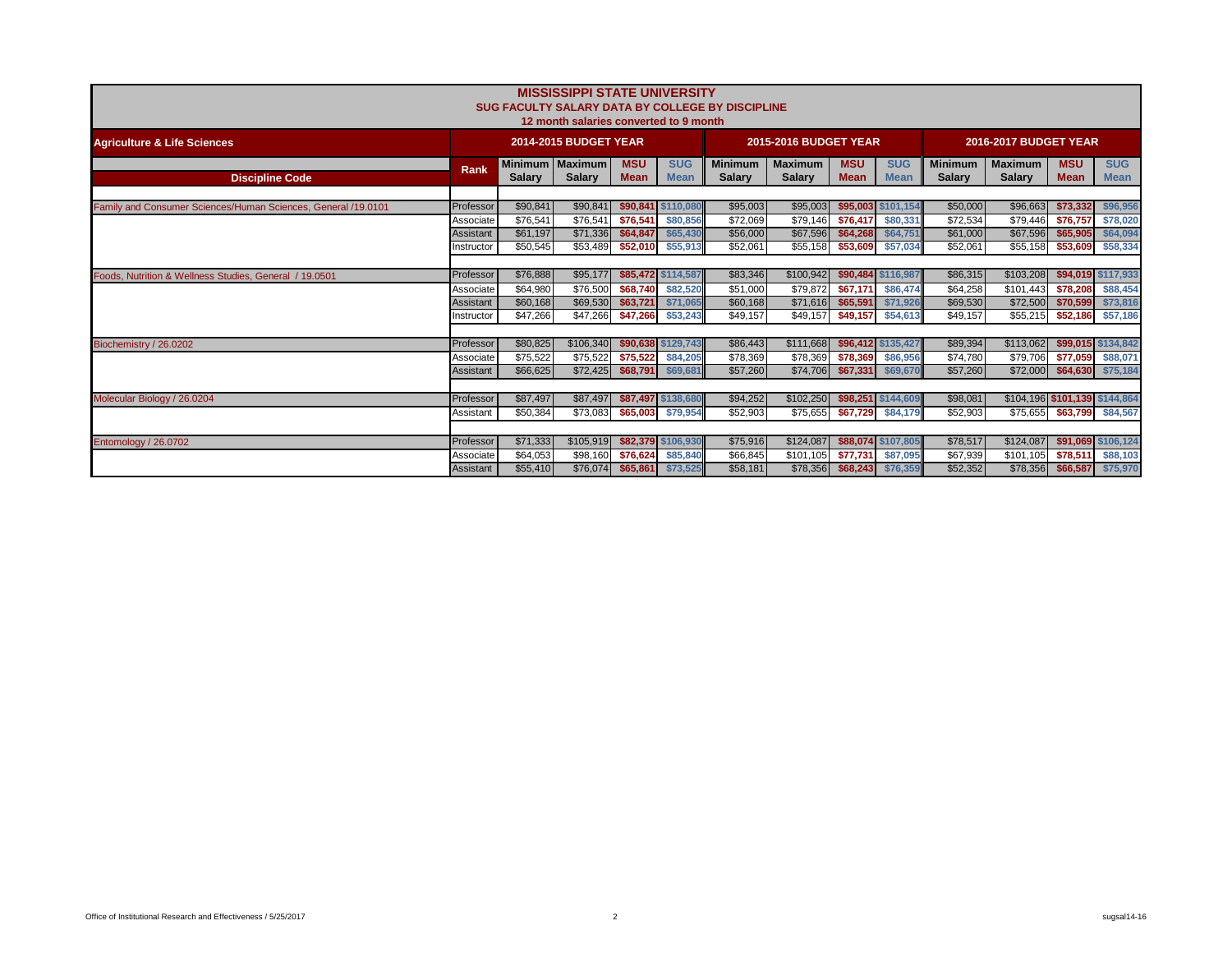|                                             |            |               | <b>MISSISSIPPI STATE UNIVERSITY</b><br>12 month salaries converted to 9 month |                           |                           | SUG FACULTY SALARY DATA BY COLLEGE BY DISCIPLINE |                                 |                    |                            |                                 |                                 |                           |                           |
|---------------------------------------------|------------|---------------|-------------------------------------------------------------------------------|---------------------------|---------------------------|--------------------------------------------------|---------------------------------|--------------------|----------------------------|---------------------------------|---------------------------------|---------------------------|---------------------------|
| <b>Architecture, Art &amp; Design</b>       |            |               | 2014-2015 BUDGET YEAR                                                         |                           |                           |                                                  | <b>2015-2016 BUDGET YEAR</b>    |                    |                            |                                 | 2016-2017 BUDGET YEAR           |                           |                           |
| <b>Discipline Code</b>                      | Rank       | <b>Salary</b> | Minimum   Maximum<br><b>Salary</b>                                            | <b>MSU</b><br><b>Mean</b> | <b>SUG</b><br><b>Mean</b> | <b>Minimum</b><br><b>Salary</b>                  | <b>Maximum</b><br><b>Salary</b> | <b>MSU</b><br>Mean | <b>SUG</b><br><b>Mean</b>  | <b>Minimum</b><br><b>Salary</b> | <b>Maximum</b><br><b>Salary</b> | <b>MSU</b><br><b>Mean</b> | <b>SUG</b><br><b>Mean</b> |
|                                             |            |               |                                                                               |                           |                           |                                                  |                                 |                    |                            |                                 |                                 |                           |                           |
| Architecture / 04.0201                      | Professor  | \$81,144      | \$86,426                                                                      |                           | \$83,785 \$116,792        | \$87,584                                         | \$95,566                        |                    | \$91,575 \$118,471         | \$89,613                        | \$97,753                        |                           | \$93,683 \$122,195        |
|                                             | Associate  | \$65,808      | \$72,160                                                                      | \$69,894                  | \$82,679                  | \$70,127                                         | \$75,807                        | \$73.372           | \$83,168                   | \$68,000                        | \$76,283                        | \$70,553                  | \$85,965                  |
|                                             | Assistant  | \$45,000      | \$63,671                                                                      |                           | \$57,288 \$67,757         | \$50,000                                         | \$65,581                        | \$60,631           | \$68,558                   | \$56,000                        | \$63,800                        | \$61,101                  | \$69,800                  |
|                                             | Instructor |               |                                                                               |                           |                           | \$38,701                                         | \$55,000                        |                    | \$46,851 \$56,819          | \$38,701                        | \$38,701                        | \$38,701                  | \$59,696                  |
|                                             |            |               |                                                                               |                           |                           |                                                  |                                 |                    |                            |                                 |                                 |                           |                           |
| Interior Architecture / 04.0501             | Professor  | \$78,004      | \$78,004                                                                      | \$78,004                  | \$78,004                  | \$83,926                                         | \$83,926                        | \$83,926           | \$83,926                   | \$92,477                        | \$92,477                        | \$92,477                  | \$96,830                  |
|                                             | Associate  | \$60,345      | \$60,345                                                                      | \$60,345                  | \$75,800                  | \$62,913                                         | \$62,913                        | \$62,913           | \$76,453                   | \$63,878                        | \$63,878                        | \$63,878                  | \$77,108                  |
|                                             | Assistant  | \$52,541      | \$57,795                                                                      | \$55,168                  | \$57,391                  | \$54,117                                         | \$59,529                        | \$56,823           | \$61,088                   | \$50,000                        | \$59,529                        | \$53,412                  | \$59,811                  |
|                                             | Instructor | \$46,026      | \$46,026                                                                      | \$46,026                  | \$46,026                  | \$47,407                                         | \$47,407                        | \$47,407           | \$48,469                   | \$47,407                        | \$47,407                        | \$47,407                  | \$46,051                  |
|                                             |            |               |                                                                               |                           |                           |                                                  |                                 |                    |                            |                                 |                                 |                           |                           |
| Visual & Performing Arts, General / 50.0101 | Professor  | \$64,673      | \$82,934                                                                      | \$68,980                  | \$88,670                  | \$68,675                                         | \$87,322                        | \$73,260           | \$93,431                   | \$69,691                        | \$88,771                        | \$74,456                  | \$96,721                  |
|                                             | Associate  | \$53,273      | \$74,934                                                                      | \$60,205                  | \$75,130                  | \$56,678                                         | \$77,182                        | \$62,999           | \$77,958                   | \$57,629                        | \$77,482                        | \$64,554                  | \$80,648                  |
|                                             | Assistant  | \$50,147      | \$60,000                                                                      | \$52,852                  | \$59,274                  | \$50,000                                         | \$61,800                        | \$53,808           | \$61,084                   | \$51,651                        | \$62,500                        | \$56,193                  | \$62,119                  |
|                                             | Instructor | \$40,000      | \$40,000                                                                      | \$40,000                  | \$54,822                  | \$41,200                                         | \$41,200                        | \$41,200           | \$56,703                   | \$41,200                        | \$41,200                        | \$41,200                  | \$52,788                  |
|                                             |            |               |                                                                               |                           |                           |                                                  |                                 |                    |                            |                                 |                                 |                           |                           |
| Construction Management / 52.2001           | Professor  | \$101,506     | \$101,506 \$101,506 \$119,212                                                 |                           |                           | \$105,578                                        | \$105,578 \$105,578 \$119,552   |                    |                            |                                 |                                 |                           |                           |
|                                             | Assistant  | \$69,499      | \$76,500                                                                      |                           | \$72,849 \$75,942         | \$72,000                                         |                                 |                    | \$75,451 \$73,243 \$75,360 | \$72,000                        | \$75,451                        |                           | \$72,933 \$78,986         |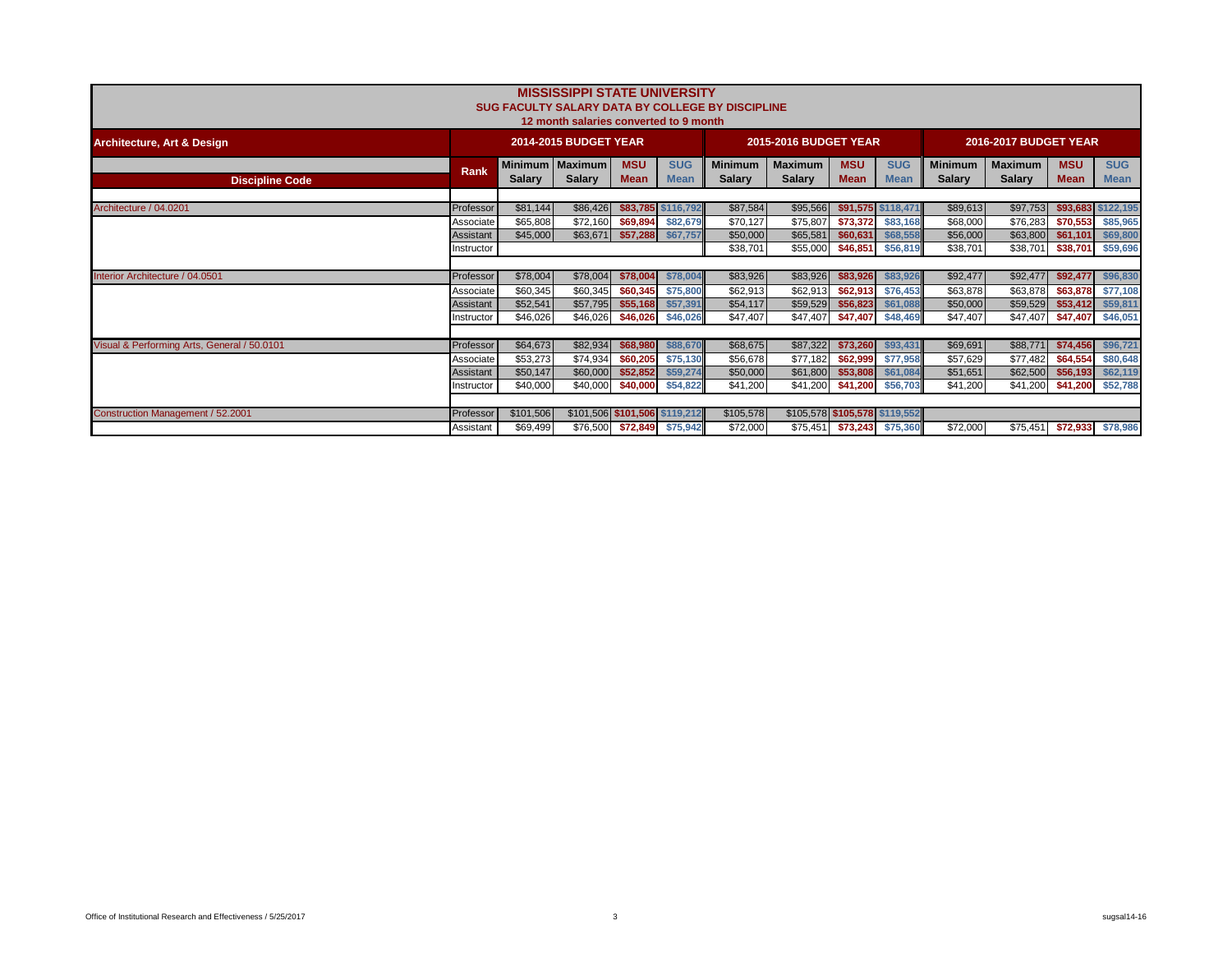|                                                   |                               |                      | <b>MISSISSIPPI STATE UNIVERSITY</b><br>12 month salaries converted to 9 month |                      |                      | SUG FACULTY SALARY DATA BY COLLEGE BY DISCIPLINE |                               |                      |                      |                      |                       |                               |                      |
|---------------------------------------------------|-------------------------------|----------------------|-------------------------------------------------------------------------------|----------------------|----------------------|--------------------------------------------------|-------------------------------|----------------------|----------------------|----------------------|-----------------------|-------------------------------|----------------------|
| <b>Arts &amp; Sciences</b>                        |                               |                      | 2014-2015 BUDGET YEAR                                                         |                      |                      |                                                  | 2015-2016 BUDGET YEAR         |                      |                      |                      | 2016-2017 BUDGET YEAR |                               |                      |
|                                                   |                               |                      | Minimum   Maximum                                                             | <b>MSU</b>           | <b>SUG</b>           | <b>Minimum</b>                                   | <b>Maximum</b>                | <b>MSU</b>           | <b>SUG</b>           | <b>Minimum</b>       | <b>Maximum</b>        | <b>MSU</b>                    | <b>SUG</b>           |
| <b>Discipline Code</b>                            | Rank                          | <b>Salary</b>        | <b>Salary</b>                                                                 | <b>Mean</b>          | <b>Mean</b>          | <b>Salary</b>                                    | <b>Salary</b>                 | <b>Mean</b>          | <b>Mean</b>          | <b>Salary</b>        | <b>Salary</b>         | <b>Mean</b>                   | <b>Mean</b>          |
|                                                   |                               |                      |                                                                               |                      |                      |                                                  |                               |                      |                      |                      |                       |                               |                      |
| Speech Communication & Rhetoric / 09.0101         | Professor                     | \$75,178             | \$109,976                                                                     |                      | \$91,728 \$107,940   | \$79,447                                         | \$115,790                     |                      | \$95,291 \$111,926   | \$81,535             | \$116,090             | \$96,304                      | \$113,492            |
|                                                   | Associate                     | \$64,663             | \$79,875                                                                      | \$69,432             | \$77,300             | \$67,518                                         | \$72,385                      | \$69,286             | \$79,306             | \$67,962             | \$72,786              | \$69,761                      | \$81,081             |
|                                                   | Assistant                     | \$45,000<br>\$36,323 | \$60,697<br>\$52,588                                                          | \$55,946<br>\$41,692 | \$65,076<br>\$42,810 | \$56,000<br>\$37,415                             | \$61,532<br>\$55,217          | \$59,598<br>\$43,328 | \$66,578<br>\$45,639 | \$59,740<br>\$37,415 | \$61,896<br>\$55,217  | \$60,698                      | \$67,919             |
|                                                   | nstructor                     |                      |                                                                               |                      |                      |                                                  |                               |                      |                      |                      |                       | \$43,779                      | \$46,147             |
| Foreign Language & Literatures, General / 16.0101 | Professor                     | \$90,288             | \$96,755                                                                      | \$93,521             | \$94,989             | \$93,360                                         | \$94,412                      | \$93,886             | \$97,912             | \$96,451             | \$96,451              | \$96,451                      | \$101,854            |
|                                                   | Associate                     | \$54,436             | \$65,678                                                                      | \$57,118             | \$69,569             | \$56,954                                         | \$67,936                      | \$59,397             | \$72,290             | \$57,576             | \$68,236              | \$59,969                      | \$72,320             |
|                                                   | Assistant                     | \$51,636             | \$55,080                                                                      | \$52,532             | \$59,810             | \$53,168                                         | \$56,714                      | \$54,168             | \$61,416             | \$50,000             | \$56,714              | \$52,203                      | \$59,435             |
|                                                   | nstructor                     | \$26,010             | \$50,574                                                                      | \$32,760             | \$40,229             | \$30,827                                         | \$36,886                      | \$32,992             | \$41,315             | \$31,472             | \$36,886              | \$33,353                      | \$42,003             |
|                                                   |                               |                      |                                                                               |                      |                      |                                                  |                               |                      |                      |                      |                       |                               |                      |
| English Language & Literature, General / 23.0101  | Professor                     | \$73,279             | \$94,016                                                                      | \$83,648             | \$108,587            | \$78,158                                         | \$101,704                     | \$89,931             | \$111,235            | \$70,282             | \$102,836             | \$84,444                      | \$111,776            |
|                                                   | Associate                     | \$56,603             | \$78,200                                                                      | \$61,016             | \$73,928             | \$58,619                                         | \$80,546                      | \$63,332             | \$76,252             | \$56,183             | \$80,546              | \$63,173                      | \$77,597             |
|                                                   | Assistant                     | \$52,000             | \$53,007                                                                      | \$52,401             | \$62,569             | \$50,000                                         | \$54,471                      | \$53,433             | \$64,134             | \$53,712             | \$54,471              | \$54,125                      | \$63,834             |
|                                                   | nstructor                     | \$26,010             | \$50,574                                                                      | \$32,760             | \$39,804             | \$27,050                                         | \$52,597                      | \$34,297             | \$40,878             | \$25,500             | \$52,597              | \$33,631                      | \$41,658             |
| Biology/Biological Sciences, General / 26.0101    | Professor                     | \$89,340             | \$117,093 \$103,216                                                           |                      | \$121,225            | \$113,322                                        | \$128,750 \$118,864           |                      | \$123,349            | \$102,734            | \$129,454 \$113,998   |                               | \$126,932            |
|                                                   | Associate                     | \$68,390             | \$97,369                                                                      | \$76.212             | \$83,290             | \$70,957                                         | \$94.974                      | \$75,768             | \$85,699             | \$68,584             | \$94.974              | \$83.346                      | \$86,893             |
|                                                   | Assistant                     | \$61,200             | \$64,005                                                                      | \$62,430             | \$71,913             | \$57,000                                         | \$65,925                      | \$63,060             | \$74,174             | \$59,305             | \$65,802              | \$61,344                      | \$72,900             |
|                                                   | nstructor                     | \$41,500             | \$52,955                                                                      | \$45,799             | \$47,081             | \$42,685                                         | \$54,484                      | \$47,104             | \$47,738             | \$42,685             | \$58,354              | \$48,510                      | \$48,523             |
|                                                   |                               |                      |                                                                               |                      |                      |                                                  |                               |                      |                      |                      |                       |                               |                      |
| Medical Microbiology & Bacteriology / 26.0503     | Associate                     | \$70,280             | \$70,280                                                                      | \$70,280             | \$89,362             | \$72,834                                         | \$72,834                      | \$72,834             | \$93,200             |                      |                       |                               |                      |
|                                                   | Assistant                     | \$60,000             | \$64,510                                                                      | \$62,255             | \$76,223             | \$66,445                                         | \$66,445                      | \$66,445             | \$71,685             | \$66,445             | \$66,445              | \$66,445                      | \$76,981             |
|                                                   |                               |                      |                                                                               |                      |                      |                                                  |                               |                      |                      |                      |                       |                               |                      |
| Applied Mathematics, General / 27.0301            | Professor                     | \$77,228             | \$119,242                                                                     |                      | \$91,535 \$125,469   | \$83,365                                         | \$125,733                     |                      | \$96,055 \$121,334   | \$86,051             | \$127,196             | \$98,341                      | \$127,903            |
|                                                   | Associate                     | \$62,502             | \$79,412                                                                      | \$69,464             | \$82,034             | \$65,348                                         | \$77,235                      | \$70,470             | \$85,596             | \$66,276             | \$83,167              | \$71,766                      | \$84,010             |
|                                                   | <b>Assistant</b>              | \$50,000             | \$65,152                                                                      | \$62,017             | \$71,935             | \$50,000                                         | \$67,497                      | \$61,496             | \$77,133             | \$50,000             | \$70,000              | \$59,384                      | \$76,341             |
|                                                   | Instructor                    | \$35,027             | \$37,413                                                                      | \$36,795             | \$50,754             | \$36,000                                         | \$38,816                      | \$37,485             | \$48,693             | \$36,000             | \$38,816              | \$37,485                      | \$37,485             |
| Systems Science & Theory / 30.0601                | Professor                     |                      |                                                                               |                      |                      | \$115,087                                        | \$118,060 \$116,574 \$116,574 |                      |                      | \$116,914            |                       | \$119,868 \$118,391           | \$118,391            |
|                                                   | Associate                     |                      |                                                                               |                      |                      | \$72,090                                         | \$73,676                      | \$72,883             | \$72,883             | \$72,544             | \$74,168              | \$73,356                      | \$73,356             |
|                                                   | <b>Assistant</b>              |                      |                                                                               |                      |                      | \$64,721                                         | \$77,190                      | \$70,955             | \$70,955             | \$64,721             | \$64,721              | \$64,721                      | \$64,721             |
|                                                   |                               |                      |                                                                               |                      |                      |                                                  |                               |                      |                      |                      |                       |                               |                      |
| Philosophy / 38.0101                              | Professor                     | \$77,162             | \$98,532                                                                      |                      | \$87,480 \$108,633   | \$81,757                                         | \$103,960                     |                      | \$92,458 \$111,599   | \$84,063             | \$104,644             | \$94,008                      | \$114,360            |
|                                                   | Associate                     | \$59,202             | \$59,443                                                                      | \$59,323             | \$70,166             | \$61,293                                         | \$61,535                      | \$61,414             | \$71,475             | \$61,718             | \$61,950              | \$61,834                      | \$74,365             |
|                                                   | Assistant                     | \$52,000             | \$56,457                                                                      | \$53,465             | \$60,454             | \$53,560                                         | \$55,105                      | \$54,255             | \$61,350             | \$53,560             | \$56,000              | \$54,546                      | \$62,050             |
|                                                   | Instructor                    | \$35,000             | \$42,000                                                                      | \$37,435             | \$37,968             | \$35,350                                         | \$39,889                      | \$36,863             | \$38,156             | \$35,350             | \$42,024              | \$39,088                      | \$40,115             |
|                                                   |                               |                      |                                                                               |                      |                      |                                                  |                               |                      |                      |                      |                       |                               |                      |
| Chemistry, General / 40.0501                      | Professor                     | \$84,580             | \$119,754 \$102,429 \$139,703                                                 |                      |                      | \$90,855                                         | \$124,339 \$110,777 \$140,079 |                      |                      | \$83,937             |                       | \$125,840 \$101,685 \$142,080 |                      |
|                                                   | Associate<br><b>Assistant</b> | \$64.505<br>\$67,600 | \$88,000<br>\$81,281                                                          | \$76.493<br>\$73,936 | \$85,615<br>\$73,360 | \$75,770<br>\$68,000                             | \$88,880<br>\$77,670          | \$81.695<br>\$72,394 | \$88,234             | \$77.159<br>\$57,000 | \$87,000              | \$81,979                      | \$88,514             |
|                                                   | Instructor                    | \$53,040             | \$53,170                                                                      | \$53,073             | \$49,032             | \$54,631                                         | \$54,765                      | \$54,698             | \$75,621<br>\$48,657 | \$54,631             | \$73,600<br>\$54,765  | \$64,613<br>\$54,698          | \$75,028<br>\$49,896 |
|                                                   |                               |                      |                                                                               |                      |                      |                                                  |                               |                      |                      |                      |                       |                               |                      |
| Geology/Earth Science, General / 40.0601          | Professor                     | \$69,100             | \$104,330                                                                     |                      | \$91,523 \$124,915   | \$75,101                                         | \$104,380                     |                      | \$87,882 \$126,282   | \$77,894             | \$110,073             | \$91,308                      | \$130,435            |
|                                                   | Associate                     | \$62,532             | \$66,534                                                                      | \$64,590             | \$89,769             | \$65,088                                         | \$69,251                      | \$66,890             | \$89,334             | \$66,214             | \$69,161              | \$67,581                      | \$90,904             |
|                                                   | Assistant                     | \$58,000             | \$61,200                                                                      | \$59,330             | \$75,793             | \$59,160                                         | \$61,812                      | \$60,587             | \$75,441             | \$50,000             | \$62,424              | \$5,529                       | \$78,500             |
|                                                   | nstructor                     | \$37,118             | \$44,979                                                                      | \$40,706             | \$54,731             | \$38,232                                         | \$45,341                      | \$41,447             | \$52,891             | \$38,232             | \$45,341              | \$41,672                      | \$57,208             |
|                                                   |                               |                      |                                                                               |                      |                      |                                                  |                               |                      |                      |                      |                       |                               |                      |
| Geological Earth Sciences/Geosciences / 40.0699   | Professor                     |                      |                                                                               |                      |                      | \$109,017                                        | \$109,017 \$109,017 \$109,017 |                      |                      |                      |                       |                               |                      |
|                                                   | Assistant                     |                      |                                                                               |                      |                      | \$55,000                                         | \$62,424                      | \$58,712             | \$58,712             |                      |                       |                               |                      |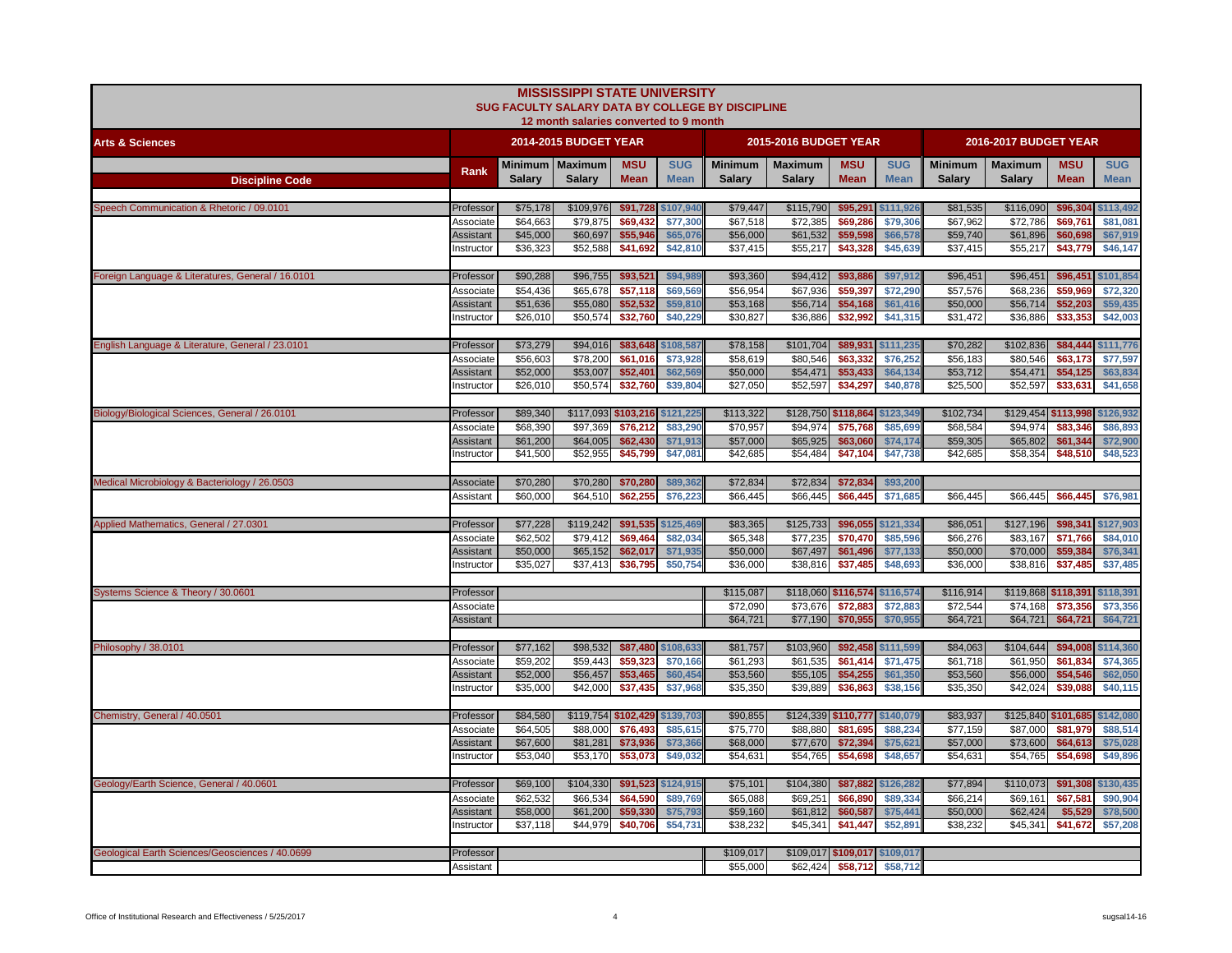|                                                   |                         |                      | <b>MISSISSIPPI STATE UNIVERSITY</b><br>12 month salaries converted to 9 month |                               |                      | SUG FACULTY SALARY DATA BY COLLEGE BY DISCIPLINE |                       |                               |                      |                      |                       |                               |                                |
|---------------------------------------------------|-------------------------|----------------------|-------------------------------------------------------------------------------|-------------------------------|----------------------|--------------------------------------------------|-----------------------|-------------------------------|----------------------|----------------------|-----------------------|-------------------------------|--------------------------------|
| <b>Arts &amp; Sciences</b>                        |                         |                      | 2014-2015 BUDGET YEAR                                                         |                               |                      |                                                  | 2015-2016 BUDGET YEAR |                               |                      |                      | 2016-2017 BUDGET YEAR |                               |                                |
|                                                   | Rank                    | Minimum              | Maximum                                                                       | <b>MSU</b>                    | <b>SUG</b>           | <b>Minimum</b>                                   | <b>Maximum</b>        | <b>MSU</b>                    | <b>SUG</b>           | <b>Minimum</b>       | <b>Maximum</b>        | <b>MSU</b>                    | <b>SUG</b>                     |
| <b>Discipline Code</b>                            |                         | <b>Salary</b>        | <b>Salarv</b>                                                                 | <b>Mean</b>                   | <b>Mean</b>          | <b>Salarv</b>                                    | <b>Salary</b>         | <b>Mean</b>                   | <b>Mean</b>          | <b>Salary</b>        | <b>Salary</b>         | <b>Mean</b>                   | <b>Mean</b>                    |
| Physics, General / 40.0801                        | Professor               | \$76,031             | \$118,664                                                                     | \$88,990                      | \$128,240            | \$81,241                                         | \$126,774             | \$94,234                      | \$130,093            | \$83,713             | \$127,960             | \$95,473                      | \$128,988                      |
|                                                   | Associate               | \$66,790             | \$71,807                                                                      | \$69,342                      | \$87,970             | \$68,471                                         | \$75,540              | \$72,070                      | \$87,353             | \$68,471             | \$73,579              | \$71,423                      | \$88,260                       |
|                                                   | Assistant               | \$60,663             | \$64,950                                                                      | \$63,691                      | \$75,733             | \$59,793                                         | \$69,950              | \$64,540                      | \$76,178             | \$57,000             | \$66,673              | \$62,794                      | \$76,375                       |
|                                                   | Instructor              | \$48,419             | \$52,500                                                                      | \$50,096                      | \$54,788             | \$49,899                                         | \$54,150              | \$51,656                      | \$51,276             | \$49,899             | \$54,150              | \$51,656                      | \$54,346                       |
|                                                   |                         |                      |                                                                               |                               |                      |                                                  |                       |                               |                      |                      |                       |                               |                                |
| Psychology, General / 42.0101                     | Professor               | \$99,676             |                                                                               | \$117,830 \$106,237 \$131,583 |                      | \$105,406                                        |                       | \$123,170 \$111,673 \$134,508 |                      | \$109,345            |                       | \$123,904 \$114,343 \$132,703 |                                |
|                                                   | Associate               | \$69,603             | \$79,862                                                                      | \$72,660                      | \$81,561             | \$71.227                                         | \$83,465              | \$74,093                      | \$85,343             | \$62,518             | \$83,710              | \$73,040                      | \$86,414                       |
|                                                   | Assistant               | \$62,000             | \$65,163                                                                      | \$63,462                      | \$71,135             | \$62,000                                         | \$68,557              | \$64,825                      | \$73,244             | \$63,860             | \$69,123              | \$65,668                      | \$73,015                       |
|                                                   | Instructor              | \$37,146             | \$42,224                                                                      | \$38,904                      | \$49,218             | \$38,446                                         | \$39,530              | \$38,988                      | \$51,054             | \$38,446             | \$39,530              | \$38,988                      | \$51,766                       |
| Applied Psychology / 42.2813                      | Professor               | \$111,234            |                                                                               | \$115,384 \$113,309 \$113,309 |                      |                                                  |                       |                               |                      |                      |                       |                               |                                |
|                                                   | Associate               | \$69,650             | \$71,158                                                                      | \$70,404                      | \$70,404             |                                                  |                       |                               |                      |                      |                       |                               |                                |
|                                                   | Assistant               | \$61,057             | \$70,172                                                                      | \$65,615                      | \$65,615             |                                                  |                       |                               |                      |                      |                       |                               |                                |
|                                                   |                         |                      |                                                                               |                               |                      |                                                  |                       |                               |                      |                      |                       |                               |                                |
| Public Administration / 44.0401                   | Professor               | \$82,683             | \$94,605                                                                      | \$88,644                      | \$146,451            | \$93,768                                         | \$100,921             |                               | \$97,345 \$146,252   | \$97,038             |                       | \$103,947 \$100,492 \$156,312 |                                |
|                                                   | Associate               | \$65,981             | \$65,981                                                                      | \$65,981                      | \$103,502            | \$69,463                                         | \$69,463              | \$69,463                      | \$106,474            | \$71,110             | \$72,249              | \$71,680                      | \$108,521                      |
|                                                   | Assistant               | \$60,500             | \$65,015                                                                      | \$62,933                      | \$78,135             | \$62,315                                         | \$67,249              | \$65,505                      | \$82,517             | \$65,500             | \$65,500              | \$65,500                      | \$86,786                       |
|                                                   | Instructor              | \$42,552             | \$42,552                                                                      | \$42,552                      | \$91,127             | \$43,828                                         | \$43,828              | \$43,828                      | \$84,740             | \$40,900             | \$51,534              | \$44,362                      | \$80,413                       |
| Social Work / 44.0701                             |                         | \$82,683             | \$94,605                                                                      | \$88,644                      | \$146,451            | \$93,281                                         |                       | \$122,733 \$108,007 \$124,749 |                      | \$95,252             | \$122,733 \$108,993   |                               | \$123,848                      |
|                                                   | Professor<br>Associate  | \$65,981             | \$65,981                                                                      | \$65,981                      | \$103,502            | \$68,269                                         | \$68,269              | \$68,269                      | \$78,030             | \$68,709             | \$76,787              | \$72,748                      | \$80,314                       |
|                                                   | <b>Assistant</b>        | \$60,500             | \$65,015                                                                      | \$62,933                      | \$78,135             | \$58,804                                         | \$58,804              | \$58,804                      | \$65,300             | \$50,715             | \$58,804              | \$54,760                      | \$69,215                       |
|                                                   | Instructor              | \$42,552             | \$42,552                                                                      | \$42,552                      | \$91,127             | \$42,654                                         | \$42,654              | \$42,654                      | \$53,002             | \$42,654             | \$48,341              | \$45,498                      | \$51,052                       |
|                                                   |                         |                      |                                                                               |                               |                      |                                                  |                       |                               |                      |                      |                       |                               |                                |
| Anthropology / 45.0201                            | Professor               | \$77,713             | \$93,447                                                                      | \$86,834                      | \$116,504            | \$82,290                                         | \$94,533              |                               | \$88,411 \$119,248   | \$84,681             | \$95,999              | \$90,340                      | \$122,478                      |
|                                                   | Associate               | \$66,005             | \$74,867                                                                      | \$70,486                      | \$78,707             | \$69,625                                         | \$79,677              | \$73,430                      | \$82,066             | \$70,238             | \$79,977              | \$75,348                      | \$84,776                       |
|                                                   | Assistant               | \$55,339             | \$63,050                                                                      | \$59,463                      | \$68,508             | \$56,446                                         | \$65,257              | \$61,326                      | \$69,549             | \$56,446             | \$61,800              | \$60,012                      | \$70,059                       |
|                                                   |                         |                      |                                                                               |                               |                      |                                                  |                       |                               |                      |                      |                       |                               |                                |
| Criminology / 45.0401                             | Professor<br>Associate  |                      |                                                                               |                               |                      | \$95,475                                         | \$95,475              |                               | \$95,475 \$147,579   | \$97,453<br>\$74,703 | \$97,453<br>\$74,703  | \$74,703                      | \$97,453 \$150,386<br>\$84,120 |
|                                                   | Assistant               |                      |                                                                               |                               |                      | \$69,703                                         | \$69,703              | \$69,703                      | \$73,633             |                      |                       |                               |                                |
|                                                   | Instructor              |                      |                                                                               |                               |                      | \$42,024                                         | \$42,024              | \$42,024                      | \$54,073             | \$42,024             | \$42,024              | \$42,024                      | \$56,526                       |
|                                                   |                         |                      |                                                                               |                               |                      |                                                  |                       |                               |                      |                      |                       |                               |                                |
| Political Science & Government, General / 45.1001 | Professor               | \$92,154             | \$117,428 \$104,791 \$127,408                                                 |                               |                      | \$98,424                                         |                       | \$123,886 \$111,155 \$129,746 |                      | \$101,929            |                       | \$101,929 \$101,929           | \$131,976                      |
|                                                   | Associate               |                      |                                                                               |                               |                      | \$70,821                                         | \$70,821              | \$70,821                      | \$86,226             | \$71,370             | \$71,370              | \$71,370                      | \$87,140                       |
|                                                   | <b>Assistant</b>        | \$61,025             | \$71,128                                                                      | \$64,212                      | \$69,492             | \$58,500                                         | \$64,890              | \$63,049                      | \$70,780             | \$62,500             | \$65,500              | \$64,376                      | \$69,903                       |
|                                                   | Instructor              | \$39,341             | \$62,876                                                                      | \$47,406                      | \$52,451             | \$37,800                                         | \$40,521              | \$39,161                      | \$46,362             | \$40,000             | \$40,521              | \$40,261                      | \$49,409                       |
|                                                   |                         |                      |                                                                               |                               |                      |                                                  |                       |                               |                      |                      |                       |                               |                                |
| Sociology / 45.1101                               | Professor               | \$82,344             | \$109,923                                                                     |                               | \$96,133 \$126,121   | \$87,375                                         |                       | \$117,750 \$103,276 \$129,483 |                      | \$90,055             | \$118,876 \$109,835   |                               | \$130,291                      |
|                                                   | Associate               | \$72,248<br>\$63,000 | \$92,290<br>\$81,333                                                          | \$85,560<br>\$67,846          | \$79,066<br>\$65,224 | \$74,724<br>\$59,000                             | \$99,796<br>\$86,213  | \$85,554<br>\$66,257          | \$80,295<br>\$66,322 | \$75,776<br>\$57,000 | \$99,796<br>\$86,213  | \$88,412<br>\$69,151          | \$82,068<br>\$66,301           |
|                                                   | Assistant<br>Instructor | \$40,800             | \$46,589                                                                      | \$43,695                      | \$43,124             | \$47,987                                         | \$47,987              | \$47,987                      | \$45,051             | \$42,000             | \$47,987              | \$44,994                      | \$47,468                       |
|                                                   |                         |                      |                                                                               |                               |                      |                                                  |                       |                               |                      |                      |                       |                               |                                |
| History, General / 54.0101                        | Professor               | \$67,223             | \$122,653                                                                     |                               | \$94,822 \$114,447   | \$72,123                                         |                       | \$128,271 \$100,153 \$115,884 |                      | \$74,681             |                       | \$128,271 \$101,469           | \$117,143                      |
|                                                   | Associate               | \$43,911             | \$69,100                                                                      | \$65,186                      | \$74,632             | \$57,260                                         | \$72,460              | \$68,805                      | \$77,017             | \$58,064             | \$73,983              | \$69,417                      | \$77,460                       |
|                                                   | Assistant               | \$38,037             | \$64,000                                                                      |                               | \$59,401 \$60,635    | \$64,000                                         |                       | \$66,560 \$64,860             | \$62,890             | \$64,000             | \$66,560              |                               | \$64,872 \$63,522              |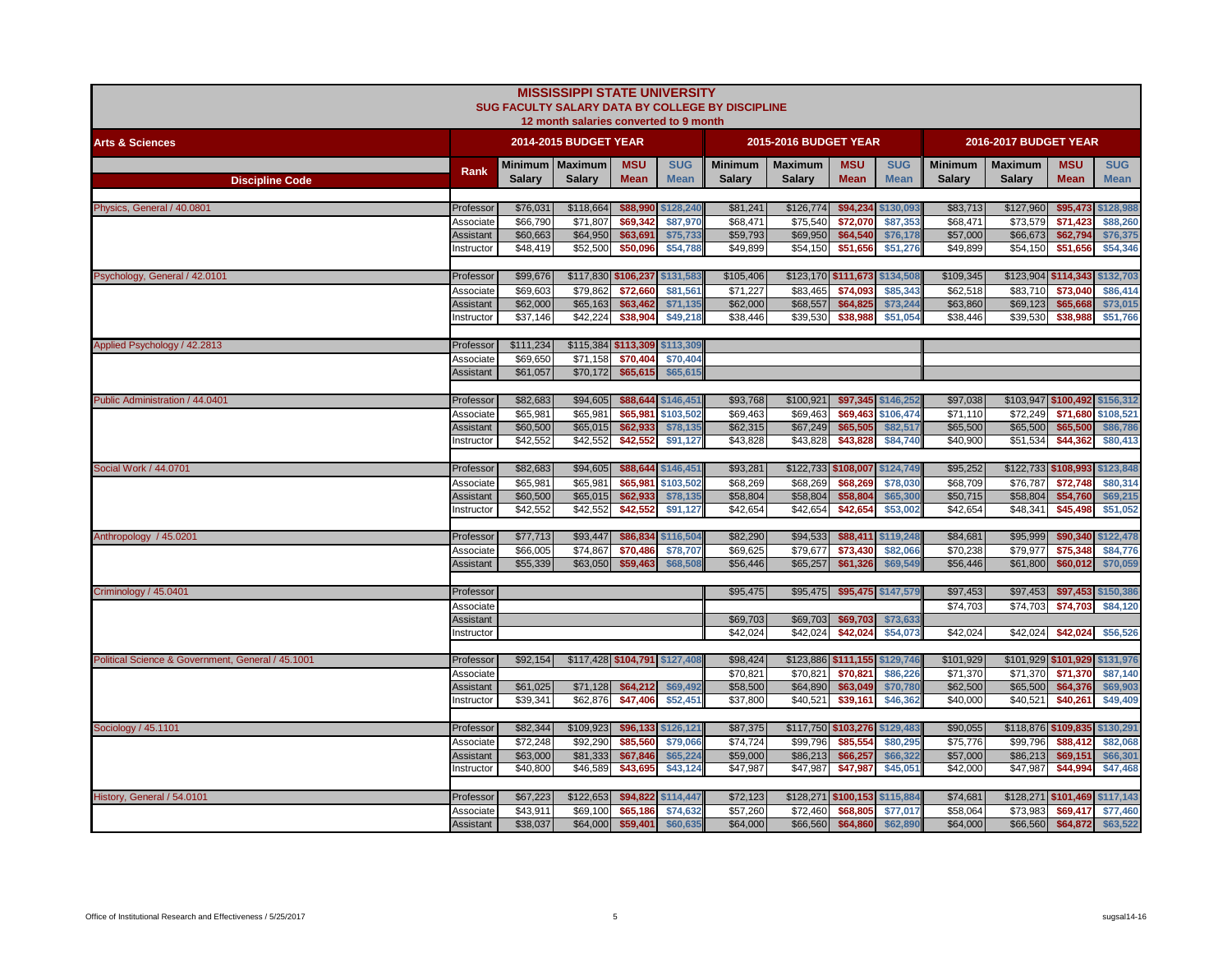|                                                         |                  |                       | <b>MISSISSIPPI STATE UNIVERSITY</b><br>12 month salaries converted to 9 month |                                                             |                                          | SUG FACULTY SALARY DATA BY COLLEGE BY DISCIPLINE |                              |                               |                                          |                      |                              |                               |                                          |
|---------------------------------------------------------|------------------|-----------------------|-------------------------------------------------------------------------------|-------------------------------------------------------------|------------------------------------------|--------------------------------------------------|------------------------------|-------------------------------|------------------------------------------|----------------------|------------------------------|-------------------------------|------------------------------------------|
| <b>Business</b>                                         |                  |                       | <b>2014-2015 BUDGET YEAR</b>                                                  |                                                             |                                          |                                                  | <b>2015-2016 BUDGET YEAR</b> |                               |                                          |                      | <b>2016-2017 BUDGET YEAR</b> |                               |                                          |
|                                                         | Rank             |                       | Minimum Maximum                                                               | <b>MSU</b>                                                  | <b>SUG</b>                               | <b>Minimum</b>                                   | <b>Maximum</b>               | <b>MSU</b>                    | <b>SUG</b>                               | <b>Minimum</b>       | <b>Maximum</b>               | <b>MSU</b>                    | <b>SUG</b>                               |
| <b>Discipline Code</b>                                  |                  | <b>Salary</b>         | <b>Salary</b>                                                                 | <b>Mean</b>                                                 | <b>Mean</b>                              | <b>Salarv</b>                                    | <b>Salary</b>                | <b>Mean</b>                   | <b>Mean</b>                              | <b>Salary</b>        | <b>Salary</b>                | <b>Mean</b>                   | <b>Mean</b>                              |
| Business Administration & Management, General / 52.0201 | Professor        | \$133,443             |                                                                               | \$142,821 \$137,622 \$207,424                               |                                          | \$145,498                                        |                              | \$163,872 \$153,212 \$205,991 |                                          | \$150,396            |                              | \$168,056 \$159,226 \$208,027 |                                          |
|                                                         | Associate        | \$115,259             |                                                                               | \$115,259 \$115,259 \$153,496                               |                                          | \$119,443                                        |                              | \$125,335 \$121,531 \$154,692 |                                          | \$107,997            |                              | \$126,569 \$117,247 \$156,305 |                                          |
|                                                         | Assistant        | \$108,825             |                                                                               | \$116,830 \$112,255 \$136,739                               |                                          | \$100,000                                        |                              | \$116,725 \$111,149 \$138,747 |                                          | \$116,722            |                              | \$125,000 \$120,431 \$137,552 |                                          |
|                                                         | nstructor        | \$47,502              | \$57,376                                                                      | \$52,439                                                    | \$73,962                                 | \$48,333                                         | \$59,241                     | \$53,787                      | \$80,248                                 | \$49,080             | \$70,000                     | \$59,440                      | \$84,935                                 |
|                                                         |                  |                       |                                                                               |                                                             |                                          |                                                  |                              |                               |                                          |                      |                              |                               |                                          |
| Accounting / 52.0301                                    | Professor        |                       |                                                                               |                                                             |                                          | \$136,620                                        |                              | \$188,549 \$162,585 \$197,320 |                                          | \$142,185            |                              | \$198,623 \$170,404 \$204,106 |                                          |
|                                                         | Associate        | \$99,583              |                                                                               | \$144,293 \$114,832 \$162,473                               |                                          | \$105.233                                        |                              | \$106.005 \$105.619 \$170.822 |                                          | \$108,206            |                              | \$125,000 \$118,206 \$178,860 |                                          |
|                                                         | Assistant        | \$121,828             |                                                                               | \$132,292 \$127,060 \$168,728                               |                                          | \$125,483                                        |                              | \$156,500 \$143,769 \$170,775 |                                          | \$115,594            |                              | \$162,500 \$136,469 \$167,752 |                                          |
|                                                         | Instructor       | \$68,391              | \$68,391                                                                      | \$68,391                                                    | \$83,074                                 | \$70,614                                         | \$70,614                     | \$70,614                      | \$86,456                                 | \$70,614             | \$70,614                     | \$70,614                      | \$84,580                                 |
|                                                         |                  |                       |                                                                               |                                                             |                                          |                                                  |                              |                               |                                          |                      |                              |                               |                                          |
| Business/Managerial Economics / 52.0601                 | Professor        | \$96,258              | \$96,258                                                                      |                                                             | \$96,258 \$152,079                       |                                                  |                              |                               |                                          | \$100,899            |                              | \$105,500 \$103,200 \$148,763 |                                          |
|                                                         | Associate        | \$81,269<br>\$62,986  | \$82,023<br>\$93,313                                                          |                                                             | \$81,646 \$120,943<br>\$80,303 \$101,916 | \$84,257<br>\$65,440                             | \$86,102<br>\$90,271         |                               | \$85,180 \$116,968<br>\$77,242 \$104,470 | \$86,272<br>\$65,440 | \$101,346<br>\$98,000        |                               | \$91,885 \$116,889<br>\$81,847 \$104,814 |
|                                                         | Assistant        |                       |                                                                               |                                                             |                                          |                                                  |                              |                               |                                          |                      |                              |                               |                                          |
| Finance, General / 52.0801                              | Professor        | \$132,280             |                                                                               | \$191,557 \$169,498 \$202,087                               |                                          | \$141,518                                        |                              | \$196,108 \$177,028 \$211,282 |                                          | \$146,361            |                              | \$196,408 \$173,844 \$207,180 |                                          |
|                                                         | Associate        | \$147,942             |                                                                               | \$161,792 \$153,975 \$165,405                               |                                          | \$141,080                                        |                              | \$155,446 \$148,263 \$173,108 |                                          | \$155,746            |                              | \$167,810 \$161,778 \$180,259 |                                          |
|                                                         | Assistant        | \$125,000             |                                                                               | \$125,000 \$125,000 \$171,548                               |                                          | \$125,000                                        |                              | \$125,000 \$125,000 \$176,532 |                                          | \$98,200             |                              | \$165,000 \$128,300 \$176,515 |                                          |
|                                                         | Instructor       | \$59,148              | \$92,201                                                                      | \$75,674                                                    | \$85,047                                 | \$93,584                                         | \$93,584                     | \$93,584                      | \$94,244                                 | \$93,584             | \$93,584                     | \$93,584                      | \$91,128                                 |
|                                                         |                  |                       |                                                                               |                                                             |                                          |                                                  |                              |                               |                                          |                      |                              |                               |                                          |
| Management Information Systems, General / 52.1201       | Professor        | \$142,786             |                                                                               | \$175,513 \$159,150 \$191,527                               |                                          | \$154,137                                        |                              | \$185,576 \$169,857 \$193,847 |                                          | \$128,658            |                              | \$187,393 \$156,607 \$188,566 |                                          |
|                                                         | Associate        | \$117,935             |                                                                               | \$121,107 \$119,304 \$137,012                               |                                          | \$120,124                                        |                              |                               | \$125,747 \$122,820 \$142,528            | \$107,000            |                              | \$126,485 \$115,210 \$145,126 |                                          |
|                                                         | Assistant        | \$108,973             |                                                                               | \$115,000 \$111,987 \$136,608                               |                                          | \$112,515                                        |                              | \$112,515 \$112,515 \$140,448 |                                          |                      |                              |                               |                                          |
|                                                         | Instructor       | \$52,474              |                                                                               | \$52,609 \$52,541 \$101,122                                 |                                          | \$54,179                                         |                              | \$54,179 \$54,179 \$98,783    |                                          | \$54,179             | \$54,179                     | \$54,179                      | \$81,566                                 |
|                                                         |                  |                       |                                                                               |                                                             |                                          |                                                  |                              |                               |                                          |                      |                              |                               |                                          |
| Marketing/Marketing Management, General / 52.1401       | Professor        | \$121,276             |                                                                               | \$127,342 \$123,987 \$191,432                               |                                          | \$130,406                                        |                              | \$137,414 \$134,138 \$199,973 |                                          | \$134,681            |                              | \$141,080 \$139,021 \$202,156 |                                          |
|                                                         | Associate        | \$122,576             |                                                                               | \$130,990 \$126,783 \$139,273                               |                                          | \$135,557                                        |                              | \$141,036 \$138,297 \$144,598 |                                          | \$105,988            |                              | \$141,336 \$127,766 \$145,058 |                                          |
|                                                         | Assistant        | \$125,702             |                                                                               | \$127,500 \$127,051 \$133,326                               |                                          | \$109,000                                        |                              | \$132,600 \$124,444 \$140,393 |                                          | \$92,475             |                              | \$132,600 \$121,877 \$137,967 |                                          |
|                                                         | Instructor       | \$401,000             | \$54,971                                                                      | \$47,673                                                    | \$77,061                                 | \$40,700                                         | \$56,689                     | \$48,930                      | \$79,225                                 | \$40.700             | \$56,689                     |                               | \$48,930 \$78,256                        |
|                                                         |                  |                       |                                                                               |                                                             |                                          |                                                  |                              |                               |                                          |                      |                              |                               |                                          |
| <b>Taxation / 52,1601</b>                               | Professor        | \$127,332             |                                                                               | \$127,332 \$127,332 \$127,332                               |                                          |                                                  |                              |                               |                                          |                      |                              |                               |                                          |
|                                                         | Assistant        | \$135,135             |                                                                               | \$135,671 \$135,403 \$135,403                               |                                          |                                                  |                              |                               |                                          |                      |                              |                               |                                          |
|                                                         |                  |                       |                                                                               |                                                             |                                          |                                                  |                              |                               |                                          |                      |                              |                               |                                          |
| <b>Insurance / 52.1701</b>                              | <b>Assistant</b> | \$130,787<br>\$52,720 |                                                                               | \$130,787 \$130,787 \$120,472<br>\$52,720 \$52,720 \$61,360 |                                          | 554,368                                          |                              |                               | \$54,368 \$54,368 \$54,368               | \$54,368             |                              | \$54,368 \$54,368 \$68,084    |                                          |
|                                                         | Instructor       |                       |                                                                               |                                                             |                                          |                                                  |                              |                               |                                          |                      |                              |                               |                                          |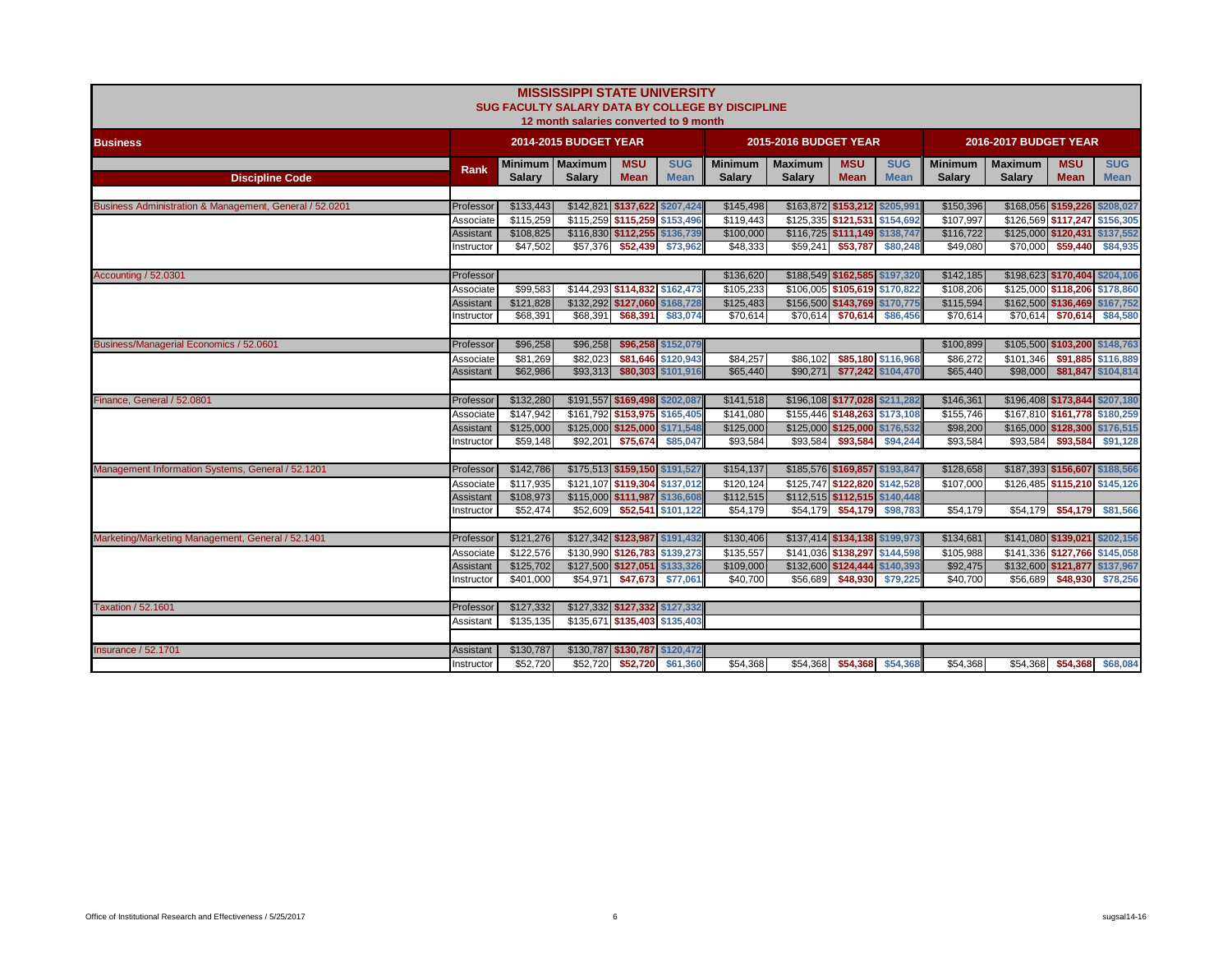|                                                                                       |                        |                      | <b>MISSISSIPPI STATE UNIVERSITY</b><br>12 month salaries converted to 9 month |                           |                           | SUG FACULTY SALARY DATA BY COLLEGE BY DISCIPLINE |                                 |                           |                           |                                 |                                 |                           |                           |
|---------------------------------------------------------------------------------------|------------------------|----------------------|-------------------------------------------------------------------------------|---------------------------|---------------------------|--------------------------------------------------|---------------------------------|---------------------------|---------------------------|---------------------------------|---------------------------------|---------------------------|---------------------------|
| <b>Education</b>                                                                      |                        |                      | 2014-2015 BUDGET YEAR                                                         |                           |                           |                                                  | 2015-2016 BUDGET YEAR           |                           |                           |                                 | 2016-2017 BUDGET YEAR           |                           |                           |
| <b>Discipline Code</b>                                                                | Rank                   | <b>Salary</b>        | Minimum   Maximum<br><b>Salary</b>                                            | <b>MSU</b><br><b>Mean</b> | <b>SUG</b><br><b>Mean</b> | <b>Minimum</b><br><b>Salary</b>                  | <b>Maximum</b><br><b>Salary</b> | <b>MSU</b><br><b>Mean</b> | <b>SUG</b><br><b>Mean</b> | <b>Minimum</b><br><b>Salary</b> | <b>Maximum</b><br><b>Salary</b> | <b>MSU</b><br><b>Mean</b> | <b>SUG</b><br><b>Mean</b> |
|                                                                                       |                        |                      |                                                                               |                           |                           |                                                  |                                 |                           |                           |                                 |                                 |                           |                           |
| Education, General / 13.0101                                                          | Professor<br>Associate | \$78,775<br>\$63,478 | \$78,775<br>\$64,723                                                          | \$78,775<br>\$64,101      | \$115,923<br>\$78,952     | \$83,386<br>\$65,673                             | \$83,386<br>\$67,138            | \$83,386<br>\$66,406      | \$121,100<br>\$82,253     | \$85,571<br>\$66,357            | \$85,571<br>\$67,758            | \$85,571<br>\$67,058      | \$120,322<br>\$81,972     |
|                                                                                       | <b>Assistant</b>       |                      |                                                                               |                           |                           |                                                  |                                 |                           |                           | \$62,000                        | \$62,000                        | \$62,000                  | \$70,267                  |
| Educational Leadership & Administration / 13.0401                                     | Professor              | \$79,528             | \$79,528                                                                      |                           | \$79,528 \$119,177        | \$83,738                                         | \$83,738                        |                           | \$83,738 \$117,681        | \$85,509                        | \$85,509                        |                           | \$85,509 \$119,012        |
|                                                                                       | Associate              |                      |                                                                               |                           |                           |                                                  |                                 |                           |                           |                                 |                                 |                           |                           |
|                                                                                       | Assistant              | \$59,590             | \$67,233                                                                      | \$63,412 \$66,877         |                           | \$61,378                                         | \$64,890                        | \$63,134                  | \$69,097                  | \$61,378                        | \$64,890                        | \$63,190                  | \$70,652                  |
|                                                                                       | nstructor              |                      |                                                                               |                           |                           | \$55,618                                         | \$55,618                        | \$55,618                  | \$48,276                  | \$55,618                        | \$55,618                        | \$55,618                  | \$58,895                  |
| Community College Education / 13.0407                                                 | Associate              | \$67,985             | \$89,285                                                                      | \$78,635                  | \$78,635                  | \$66,518                                         | \$92,230                        | \$76,406                  | \$76,406                  | \$66,964                        | \$92,230                        | \$76,713                  | \$76,713                  |
|                                                                                       | Assistant              | \$59,726             | \$59,726                                                                      | \$59,726                  | \$59,726                  |                                                  |                                 |                           |                           | \$57,680                        | \$57,680                        | \$57,680                  | \$57,680                  |
| Elementary & Middle School Administration / 13.0408                                   | Professor              | \$88,552             | \$88,552                                                                      | \$88,552                  | \$88,552                  | \$93,971                                         | \$93,971                        | \$93,971                  | \$93,971                  | \$96,452                        | \$96,452                        | \$96,452                  | \$96,452                  |
|                                                                                       | Associate              | \$66,460             | \$66,460                                                                      | \$66,460                  | \$66,460                  | \$69,625                                         | \$69,625                        | \$69,625                  | \$69,625                  | \$70,135                        | \$70,135                        | \$70,135                  | \$70,135                  |
|                                                                                       | Assistant              | \$51,592             | \$63,000                                                                      | \$57,296                  | \$57,29                   | \$54,172                                         | \$65,297                        | \$59,734                  | \$59,734                  | \$54,172                        | \$65,297                        | \$59,734                  | \$59,734                  |
| Special Education & Teaching / 13.1001                                                | Professor              | \$80,018             | \$81,075                                                                      | \$80,547                  | \$108,172                 | \$84,025                                         | \$86,320                        |                           | \$85,173 \$110,413        | \$86,434                        | \$89,053                        | \$87,744                  | \$107,312                 |
|                                                                                       | Assistant              | \$56,661             | \$59,822                                                                      | \$58,242                  | \$65,048                  | \$57,794                                         | \$61,617                        | \$59,706                  | \$66,553                  | \$53,170                        | \$62,000                        | \$59,60                   | \$68,089                  |
|                                                                                       | nstructor              |                      |                                                                               |                           |                           | \$42,500                                         | \$42,500                        | \$42,500                  | \$52,298                  | \$42,500                        | \$45,500                        | \$43,500                  | \$53,400                  |
| Counselor Education / 13.1101                                                         | Professor              | \$83,119             | \$99,925                                                                      | \$90,924                  | \$115,913                 | \$87,879                                         | \$103,726                       | \$95,389                  | \$116,523                 | \$75,271                        | \$111,537 \$101,424             |                           | \$120,183                 |
|                                                                                       | Associate              | \$62,919             | \$64,071                                                                      | \$63,495                  | \$82,426                  | \$64,000                                         | \$66,259                        | \$65,130                  | \$81,846                  | \$61,665                        | \$70,396                        | \$65,884                  | \$82,284                  |
|                                                                                       | Assistant              | \$55,445<br>\$33,864 | \$59,812                                                                      | \$57,773                  | \$68,40<br>\$54,531       | \$56,665                                         | \$61,307                        | \$59,522<br>\$35,928      | \$68,834<br>\$43,480      | \$60,593<br>\$35,583            | \$61,307                        | \$60,950<br>\$40,472      | \$70,714<br>\$43,321      |
|                                                                                       | nstructor              |                      | \$36,057                                                                      | \$34,960                  |                           | \$34,356                                         | \$37,499                        |                           |                           |                                 | \$48,333                        |                           |                           |
| Elementary Education / 13.1202                                                        | Professor              | \$80,539             | \$105,931                                                                     | \$93,235                  | \$101,395                 | \$101,610                                        | \$126,790 \$114,200             |                           | \$103,734                 | \$102,463                       | \$126,790 \$114,627             |                           | \$100,771                 |
|                                                                                       | Associate              | \$63,852             | \$66,505                                                                      | \$65,179                  | \$70,698                  | \$69,586                                         | \$69,586                        | \$69,586                  | \$73,614                  | \$70,032                        | \$70,032                        | \$70.032                  | \$75,257                  |
|                                                                                       | Assistant<br>nstructor | \$57,300<br>\$36,810 | \$58,262<br>\$50,104                                                          | \$57,641<br>\$45,062      | \$60,98<br>\$48,068       | \$59,019<br>\$36,810                             | \$60,010<br>\$51,608            | \$59,512<br>\$44,419      | \$62,445<br>\$48,373      | \$56,250<br>\$37,219            | \$60,010<br>\$51,608            | \$57,881<br>\$45,403      | \$63,515<br>\$48,093      |
|                                                                                       |                        |                      |                                                                               |                           |                           |                                                  |                                 |                           |                           |                                 |                                 |                           |                           |
| Secondary Education / 13.1205                                                         | Associate              | \$64,471             | \$66,090                                                                      | \$65,281                  | \$73,054                  | \$66,896                                         | \$69,227                        | \$68,062                  | \$75,305                  | \$63,675                        | \$69,756                        | \$66,963                  | \$74,499                  |
|                                                                                       | Assistant              | \$56,500             | \$58,783                                                                      | \$58,001                  | \$62,154                  | \$58,000                                         | \$60,400                        | \$59,420                  | \$63,328                  | \$58,478                        | \$60,400                        | \$59,720                  | \$64,824                  |
|                                                                                       | Instructor             | 35896                | 47753                                                                         | 42014                     | 59272.5                   | \$37,385                                         | \$48,231                        | \$43,164                  | \$55,487                  | \$37,385                        | \$48,231                        | \$43,164                  | \$59,311                  |
| Technology Teacher Education / 13.1309                                                | Assistant              | \$55,080             | \$55,080                                                                      | \$55,080                  | \$55,080                  |                                                  |                                 |                           |                           |                                 |                                 |                           |                           |
|                                                                                       | nstructor              | \$37,574             | \$55.798                                                                      | \$45,320                  | \$45,320                  |                                                  |                                 |                           |                           |                                 |                                 |                           |                           |
| Music Teacher Education / 13.1312                                                     | Professor              | \$64,875             | \$102,550                                                                     | \$80,837                  | \$96,330                  | \$68,442                                         | \$105,935                       | \$83,418                  | \$86,052                  | \$70,058                        | \$106,235                       | \$84,545                  | \$87,983                  |
|                                                                                       | Associate              | \$51,748             | \$66,610                                                                      | \$58,216                  | \$57,385                  | \$53,890                                         | \$74,202                        | \$62,373                  | \$61,300                  | \$54,615                        | \$74,202                        | \$62,814                  | \$62,898                  |
|                                                                                       | Assistant              | \$44,474             | \$67,186                                                                      | \$50,152                  | \$54,24                   | \$45,808                                         | \$45,808                        | \$45,808                  | \$45,808                  | \$43,000                        | \$45,808                        | \$44,404                  | \$44,404                  |
|                                                                                       | nstructor              | \$41,475             | \$68,477                                                                      | \$52,798                  | \$42,970                  | \$42,719                                         | \$70,531                        | \$54,381                  | \$51,958                  | \$42,000                        | \$70,531                        | \$51,286                  | \$51,219                  |
| Physical Education Teaching and Coaching / 13.1314                                    | Associate              |                      |                                                                               |                           |                           | \$65,002                                         | \$65,002                        | \$65,002                  | \$75,133                  | \$65,686                        | \$65,686                        | \$65,686                  | \$79,246                  |
|                                                                                       | nstructor              |                      |                                                                               |                           |                           | \$41,602                                         | \$47,988                        | \$44,795                  | \$47,504                  | \$41,602                        | \$47,988                        | \$44,795                  | \$48,496                  |
|                                                                                       |                        |                      |                                                                               |                           |                           |                                                  |                                 |                           |                           |                                 |                                 |                           |                           |
| Teacher Education & Professional Development, Specific Subject Areas, Other / 13.1399 | Professor              | \$71,577             | \$100,787                                                                     | \$86,253                  | \$98,985                  | \$75,415                                         | \$105,298                       |                           | \$90,837 \$101,949        | \$74,874                        | \$106,971                       | \$86,411                  | \$93,910                  |
|                                                                                       | Associate<br>Assistant | \$64,227<br>\$56,828 | \$65,280<br>\$62,870                                                          | \$64,754<br>\$59,049      | \$78,649<br>\$67,77'      | \$66,737<br>\$56,843                             | \$66,737<br>\$64,756            | \$66,737<br>\$58,891      | \$82,209<br>\$68,394      | \$54,000                        | \$59,171                        | \$56,740                  | \$67,876                  |
|                                                                                       | Instructor             | \$38,286             | \$51,211                                                                      | \$45,579                  | \$48,197                  | \$39,818                                         | \$57,472                        | \$49,027                  | \$50,572                  | \$39,818                        | \$57,472                        | \$49,027                  | \$49,027                  |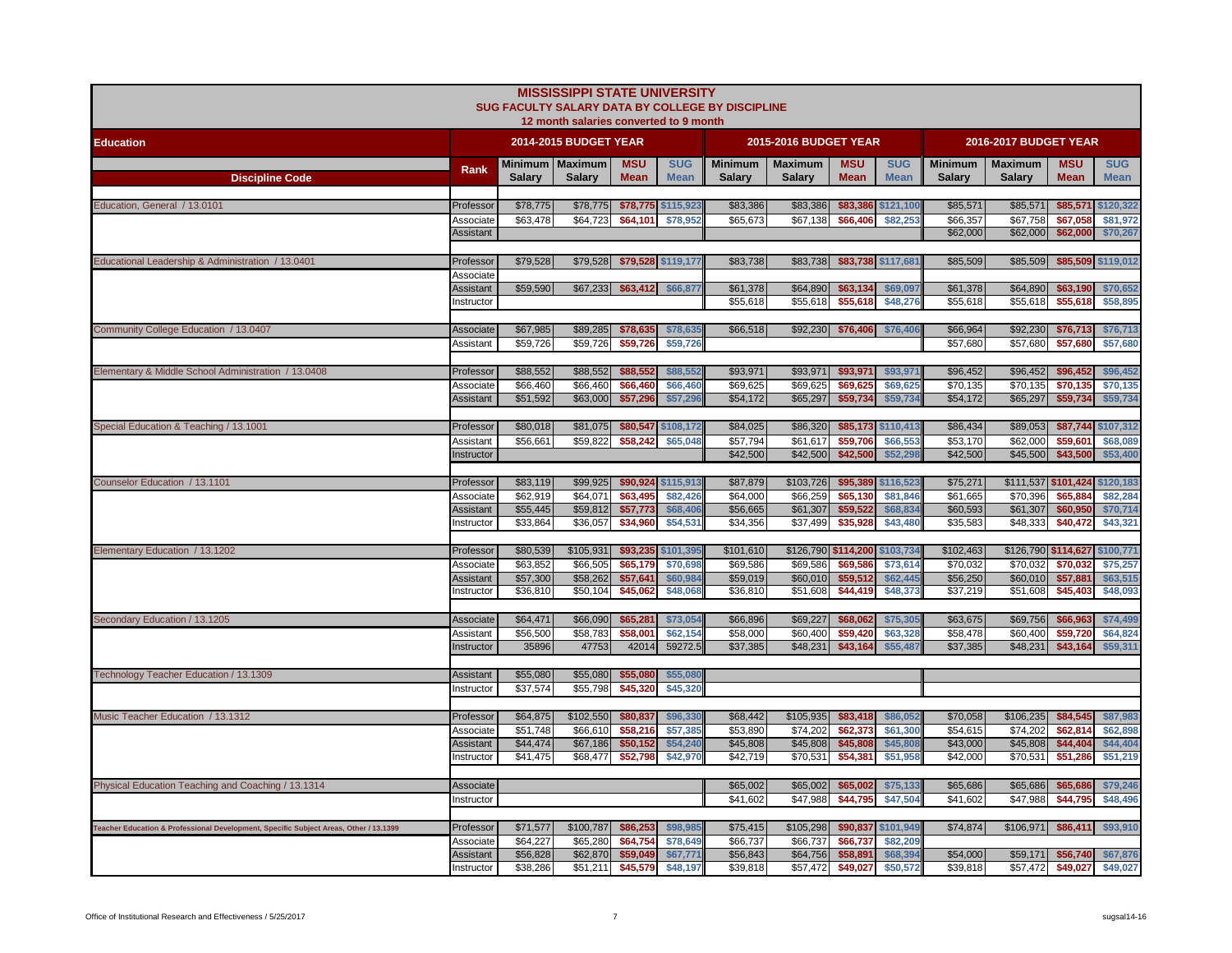|                                          |             |               | <b>MISSISSIPPI STATE UNIVERSITY</b><br>12 month salaries converted to 9 month |                           |                           | SUG FACULTY SALARY DATA BY COLLEGE BY DISCIPLINE |                                 |                           |                           |                                 |                                 |                               |                           |
|------------------------------------------|-------------|---------------|-------------------------------------------------------------------------------|---------------------------|---------------------------|--------------------------------------------------|---------------------------------|---------------------------|---------------------------|---------------------------------|---------------------------------|-------------------------------|---------------------------|
| <b>Education</b>                         |             |               | 2014-2015 BUDGET YEAR                                                         |                           |                           |                                                  | <b>2015-2016 BUDGET YEAR</b>    |                           |                           |                                 | <b>2016-2017 BUDGET YEAR</b>    |                               |                           |
| <b>Discipline Code</b>                   | <b>Rank</b> | <b>Salary</b> | Minimum   Maximum  <br><b>Salary</b>                                          | <b>MSU</b><br><b>Mean</b> | <b>SUG</b><br><b>Mean</b> | <b>Minimum</b><br><b>Salary</b>                  | <b>Maximum</b><br><b>Salary</b> | <b>MSU</b><br><b>Mean</b> | <b>SUG</b><br><b>Mean</b> | <b>Minimum</b><br><b>Salary</b> | <b>Maximum</b><br><b>Salary</b> | <b>MSU</b><br><b>Mean</b>     | <b>SUG</b><br><b>Mean</b> |
|                                          |             |               |                                                                               |                           |                           |                                                  |                                 |                           |                           |                                 |                                 |                               |                           |
| Kinesiology & Exercise Science / 31.0505 | Professor   | \$77,808      | \$97,190                                                                      |                           | \$87,499 \$109,542        | \$81,947                                         | \$99,265                        |                           | \$90,606 \$111,381        | \$100,357                       |                                 | \$100,357 \$100,357 \$113,380 |                           |
|                                          | Associate   | \$60,512      | \$66,088                                                                      |                           | \$63,685 \$78,159         | \$68,592                                         | \$71,850                        | \$69,552                  | \$80,584                  | \$67,000                        | \$72,167                        |                               | \$69,410 \$82,143         |
|                                          | Assistant   | \$57,788      | \$64,840                                                                      | \$60,999                  | \$67,234                  | \$59,800                                         | \$64,050                        | \$61,347                  | \$68,698                  | \$60,500                        | \$64,050                        | \$61,942                      | \$69,081                  |
|                                          | Instructor  | \$35,676      | \$46,817                                                                      |                           | \$41,760 \$47,786         | \$36,746                                         | \$48,456                        |                           | \$41,885 \$47,582         | \$36,746                        | \$49,955                        |                               | \$43,902 \$53,395         |
|                                          |             |               |                                                                               |                           |                           |                                                  |                                 |                           |                           |                                 |                                 |                               |                           |
| Educational Psychology / 42.2806         | Professor   | \$96,441      | \$104,764 \$100,603 \$110,008                                                 |                           |                           | \$74,940                                         | \$110,430                       |                           | \$90,531 \$112,935        | \$77,007                        | \$112,288                       |                               | \$88,769 \$115,025        |
|                                          | Associate   | \$63,920      | \$63,921                                                                      |                           | \$63,921 \$74,036         | \$57,626                                         | \$86,821                        | \$69.139                  | \$76,511                  | \$58,351                        | \$86,821                        | \$68,024                      | \$78,383                  |
|                                          | Assistant   | \$51,546      | \$77,190                                                                      | \$60,697                  | \$65,318                  | \$60,770                                         | \$63,783                        | \$61,675                  | \$66,665                  | \$60,770                        | \$63,783                        | \$61,675                      | \$66,757                  |
|                                          | Instructor  | \$51,336      | \$51,336                                                                      |                           | \$51,336 \$50,233         | \$52,722                                         | \$52,722                        | \$52,722                  | \$46,029                  | \$52,722                        | \$52,722                        | \$52,722                      | \$55,713                  |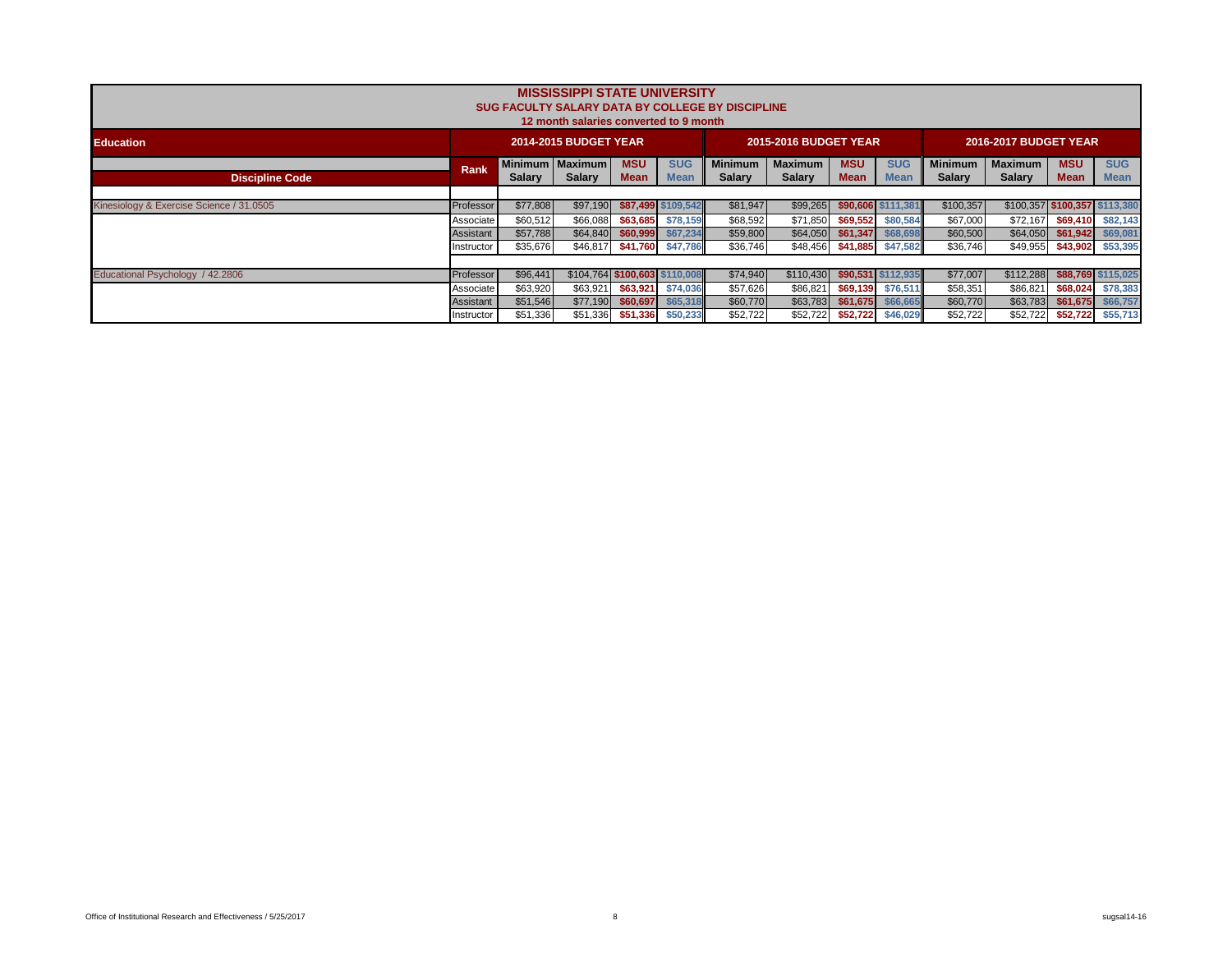|                                                   |                        |                       | <b>MISSISSIPPI STATE UNIVERSITY</b><br>12 month salaries converted to 9 month |                                 |                           | SUG FACULTY SALARY DATA BY COLLEGE BY DISCIPLINE |                                 |                                 |                           |                                 |                                 |                               |                           |
|---------------------------------------------------|------------------------|-----------------------|-------------------------------------------------------------------------------|---------------------------------|---------------------------|--------------------------------------------------|---------------------------------|---------------------------------|---------------------------|---------------------------------|---------------------------------|-------------------------------|---------------------------|
| <b>Engineering</b>                                |                        |                       | <b>2014-2015 BUDGET YEAR</b>                                                  |                                 |                           |                                                  | <b>2015-2016 BUDGET YEAR</b>    |                                 |                           |                                 | 2016-2017 BUDGET YEAR           |                               |                           |
| <b>Discipline Code</b>                            | Rank                   | <b>Salary</b>         | Minimum   Maximum<br>Salary                                                   | <b>MSU</b><br><b>Mean</b>       | <b>SUG</b><br><b>Mean</b> | <b>Minimum</b><br><b>Salary</b>                  | <b>Maximum</b><br><b>Salary</b> | <b>MSU</b><br><b>Mean</b>       | <b>SUG</b><br><b>Mean</b> | <b>Minimum</b><br><b>Salary</b> | <b>Maximum</b><br><b>Salarv</b> | <b>MSU</b><br><b>Mean</b>     | <b>SUG</b><br><b>Mean</b> |
| Computer & Information Sciences / 11.0101         | Professor              | \$105,246             |                                                                               | \$119,016 \$112,647 \$162,290   |                           | \$110,495                                        |                                 | \$157,056 \$126,452 \$153,268   |                           | \$116,021                       |                                 | $$157,401$ \$141,601          | \$161,095                 |
|                                                   | Associate              | \$92.461              | \$98,853                                                                      | \$94,866                        | \$111,524                 | \$87,000                                         | \$105,383                       | \$97,259                        | \$111,935                 | \$97,664                        | \$105,973                       | \$102.202                     | \$115,602                 |
|                                                   | Assistant<br>nstructor | \$56,998<br>\$46,481  | \$87,000<br>\$73,440                                                          | \$75,623<br>\$55,697            | \$99,371<br>\$61,028      | \$62,197<br>\$48,001                             | \$104,786<br>\$48,585           | \$84,228<br>\$48,293            | \$99,619<br>\$62,120      | \$62,197<br>\$48,001            | \$90,200<br>\$48,585            | \$84,846<br>\$48,293          | \$104,323<br>\$65,480     |
|                                                   |                        |                       |                                                                               |                                 |                           |                                                  |                                 |                                 |                           |                                 |                                 |                               |                           |
| Aerospace Engineering / 14.0201                   | Professor              | \$108,616             |                                                                               | \$200,291 \$132,932             | \$162,290                 | \$115,826                                        | \$207,301                       | \$134,001                       | \$149,068                 | \$119,828                       |                                 | \$150,306 \$129,383           | \$152,971                 |
|                                                   | Associate              | \$89,185              | \$114,423 \$101,777                                                           |                                 | \$111,524                 | \$88,187                                         | \$118,352                       | \$98,693                        | \$105,529                 | \$88,994                        |                                 | \$118,352 \$105,641           | \$108,772                 |
|                                                   | Assistant<br>nstructor | \$78,477<br>\$48,353  | \$80,453<br>\$92,900                                                          | \$79,643<br>\$63,458            | \$99,371<br>\$61,028      | \$56,956<br>\$51,254                             | \$86,607<br>\$96,152            | \$78,799<br>\$65,977            | \$86,384<br>\$63,357      | \$82,640<br>\$51,254            | \$82,793<br>\$96,152            | \$82,717<br>\$65,977          | \$89,527<br>\$66,291      |
|                                                   |                        |                       |                                                                               |                                 |                           |                                                  |                                 |                                 |                           |                                 |                                 |                               |                           |
| Agricultural Engineering / 14.0301                | Professor              | \$127,665             |                                                                               | \$127,665 \$127,665 \$123,582   |                           |                                                  |                                 |                                 |                           |                                 |                                 |                               |                           |
| (Also in Aq & Life Sciences)                      | Associate              | \$67.651              | \$91.807                                                                      | \$79,729                        | \$92.974                  |                                                  |                                 |                                 |                           |                                 |                                 |                               |                           |
|                                                   | Assistant              | \$60,000              | \$74,110                                                                      | \$67,055                        | \$82,98                   |                                                  |                                 |                                 |                           |                                 |                                 |                               |                           |
| Bioengineering & Biomedical Engineering / 14.0501 | Professor              | \$100,433             |                                                                               | \$114,180 \$105,535 \$175,114   |                           | \$111,006                                        |                                 | \$124,974 \$116,627 \$164,879   |                           | \$115,261                       |                                 | \$128,622 \$121,076           | \$162,795                 |
| (Also in Aq & Life Sciences)                      | Associate              | \$75,010              | \$88,328                                                                      | \$82.333                        | \$107.242                 | \$80,710                                         | \$94,290                        | \$89.865                        | \$108,022                 | \$82,009                        | \$96,389                        | \$88.125                      | \$112,807                 |
|                                                   | Assistant              | \$55,318              | \$81,015                                                                      | \$70,221                        | \$88,037                  | \$56,979                                         | \$85,000                        | \$72,894                        | \$87,688                  | \$66,620                        | \$85,000                        | \$74,014                      | \$91,221                  |
|                                                   |                        |                       |                                                                               |                                 |                           |                                                  |                                 |                                 |                           |                                 |                                 |                               |                           |
| Chemical Engineering / 14.0701                    | Professor              | \$114,680             |                                                                               | \$114,680 \$114,680 \$158,849   |                           | \$113,249                                        |                                 | \$113,249 \$113,249 \$162,544   |                           | \$123,619                       |                                 | \$123,619 \$123,619           | \$164,805                 |
|                                                   | Associate<br>Assistant | \$89.325<br>\$82,800  | \$106,153<br>\$85,983                                                         | \$96,741<br>\$84,392            | \$104.425<br>\$89,249     | \$92.613<br>\$77,000                             | \$88,562                        | \$110,772 \$100,243<br>\$83,615 | \$107,020<br>\$91,724     | \$93,418<br>\$82,000            | \$123.979<br>\$90,000           | \$104.203<br>\$86,462         | \$109,167<br>\$92,508     |
|                                                   | Instructor             | \$74,367              | \$74,367                                                                      | \$74,367                        | \$75,144                  | \$76,598                                         | \$76,598                        | \$76,598                        | \$75,439                  | \$76,598                        | \$76,598                        | \$76,598                      | \$64,378                  |
|                                                   |                        |                       |                                                                               |                                 |                           |                                                  |                                 |                                 |                           |                                 |                                 |                               |                           |
| Civil Engineering / 14.0801                       | Professor              | \$106,889             |                                                                               | \$142,342 \$125,213             | \$141,813                 | \$120,649                                        |                                 | \$146,588 \$135,009 \$138,898   |                           | \$106,340                       |                                 | \$147,400 \$129,351           | \$142,377                 |
|                                                   | Associate              | \$82,944              | \$103,809                                                                     | \$92,116                        | \$98,184                  | \$85,560                                         | \$107,834                       | \$95,172                        | \$98,343                  | \$86,374                        | \$113,134                       | \$95,741                      | \$104,259                 |
|                                                   | Assistant              | \$44,990              | \$137,669                                                                     | \$86,960                        | \$86,722                  | \$46,217                                         | \$89,001                        | \$77,461                        | \$87,699                  | \$83,500                        | \$89,001                        | \$87,005                      | \$88,784                  |
| Computer Engineering / 14.0901                    | Associate              | \$88,785              | \$103,482                                                                     | \$96,228                        | \$98,805                  | \$99,008                                         | \$99,008                        | \$99,008                        | \$95,120                  | \$99,008                        |                                 | \$103,967 \$101,487 \$101,275 |                           |
|                                                   | Assistant              | \$71,750              | \$93,510                                                                      | \$82,630                        | \$85,355                  | \$73,902                                         | \$97,250                        | \$82,551                        | \$88,195                  | \$80,000                        | \$97,250                        | \$88,063                      | \$91,504                  |
|                                                   |                        |                       |                                                                               |                                 |                           |                                                  |                                 |                                 |                           |                                 |                                 |                               |                           |
| Electrical & Electronics Engineering / 14.1001    | Professor              | \$106,184             |                                                                               | \$165,288 \$131,568 \$152,277   |                           | \$115,976                                        |                                 | \$154,727 \$130,249 \$147,468   |                           | \$118,349                       |                                 | \$169,110 \$139,550 \$155,166 |                           |
|                                                   | Associate<br>Assistant | \$87,219<br>\$53,638  | \$92,689                                                                      | \$117,768 \$103,063<br>\$78,326 | \$104,884<br>\$93,733     | \$85,806<br>\$75,000                             | \$122,791<br>\$93,350           | \$103,506<br>\$82,944           | \$105,988<br>\$92,540     | \$85,806<br>\$61,350            | \$123,091<br>\$95,000           | \$103,884<br>\$82,826         | \$109,575<br>\$93,516     |
|                                                   | Instructor             |                       |                                                                               |                                 |                           |                                                  |                                 |                                 |                           | \$53,177                        | \$53,177                        | \$53,177                      | \$67,170                  |
|                                                   |                        |                       |                                                                               |                                 |                           |                                                  |                                 |                                 |                           |                                 |                                 |                               |                           |
| Mechanical Engineering / 14.1901                  | Professor              | \$112,655             |                                                                               | \$173,459 \$135,888 \$148,444   |                           | \$113,069                                        |                                 | \$149,059 \$132,898 \$146,855   |                           | \$126,472                       |                                 | \$185,000 \$140,950           | \$153,276                 |
|                                                   | Associate              | \$90,000              | \$102,023                                                                     | \$93,795                        | \$101,622                 | \$74,858                                         | \$101,138                       | \$89,034                        | \$101,435                 | \$76,030                        | \$111,438                       | \$87,533                      | \$105,608                 |
|                                                   | Assistant<br>nstructor | \$55,297<br>\$56,000  | \$88,317<br>\$58,409                                                          | \$75,219<br>\$57,205            | \$88,101<br>\$66,631      | \$64,303<br>\$57,680                             | \$121,349<br>\$60,165           | \$87,759<br>\$58,923            | \$88,459<br>\$65,979      | \$64,303<br>\$56,500            | \$141,799<br>\$60,165           | \$87,881<br>\$58,115          | \$91,041<br>\$64,118      |
|                                                   |                        |                       |                                                                               |                                 |                           |                                                  |                                 |                                 |                           |                                 |                                 |                               |                           |
| Industrial Engineering / 14.3501                  | Professor              | \$110,417             | \$116,410 \$113,961                                                           |                                 | \$148,629                 | \$122,250                                        |                                 | \$127,722 \$124,986 \$143,013   |                           | \$125,522                       |                                 | $$130,320$ \$127,921          | \$155,522                 |
|                                                   | Associate              | \$93,832              | \$95,916                                                                      | \$94,874                        | \$100,754                 | \$99,250                                         | \$99,250                        | \$99,250                        | \$101,196                 | \$99,550                        | \$99,550                        | \$99,550                      | \$105,007                 |
|                                                   | Assistant              | \$75,000              | \$84,883                                                                      | \$80,851                        | \$85,982                  | \$71,447                                         | \$89,350                        | \$82,063                        | \$88,784                  | \$71,447                        | \$98,160                        | \$85,855                      | \$91,114                  |
|                                                   |                        |                       |                                                                               |                                 |                           |                                                  |                                 |                                 |                           |                                 |                                 |                               |                           |
| Engineering, Other / 14.9999                      | Professor<br>Associate | \$103,658<br>\$92,493 | \$92,493                                                                      | \$103,658 \$103,658 \$145,444   | \$92,493 \$103,188        |                                                  |                                 |                                 |                           | \$113,666                       |                                 | \$113,666 \$113,666 \$145,245 |                           |
|                                                   | <b>Assistant</b>       | \$56,408              | \$81,705                                                                      | \$70,260                        | \$82,157                  |                                                  |                                 |                                 |                           | \$85,000                        | \$86,607                        | \$85,804                      | \$87,568                  |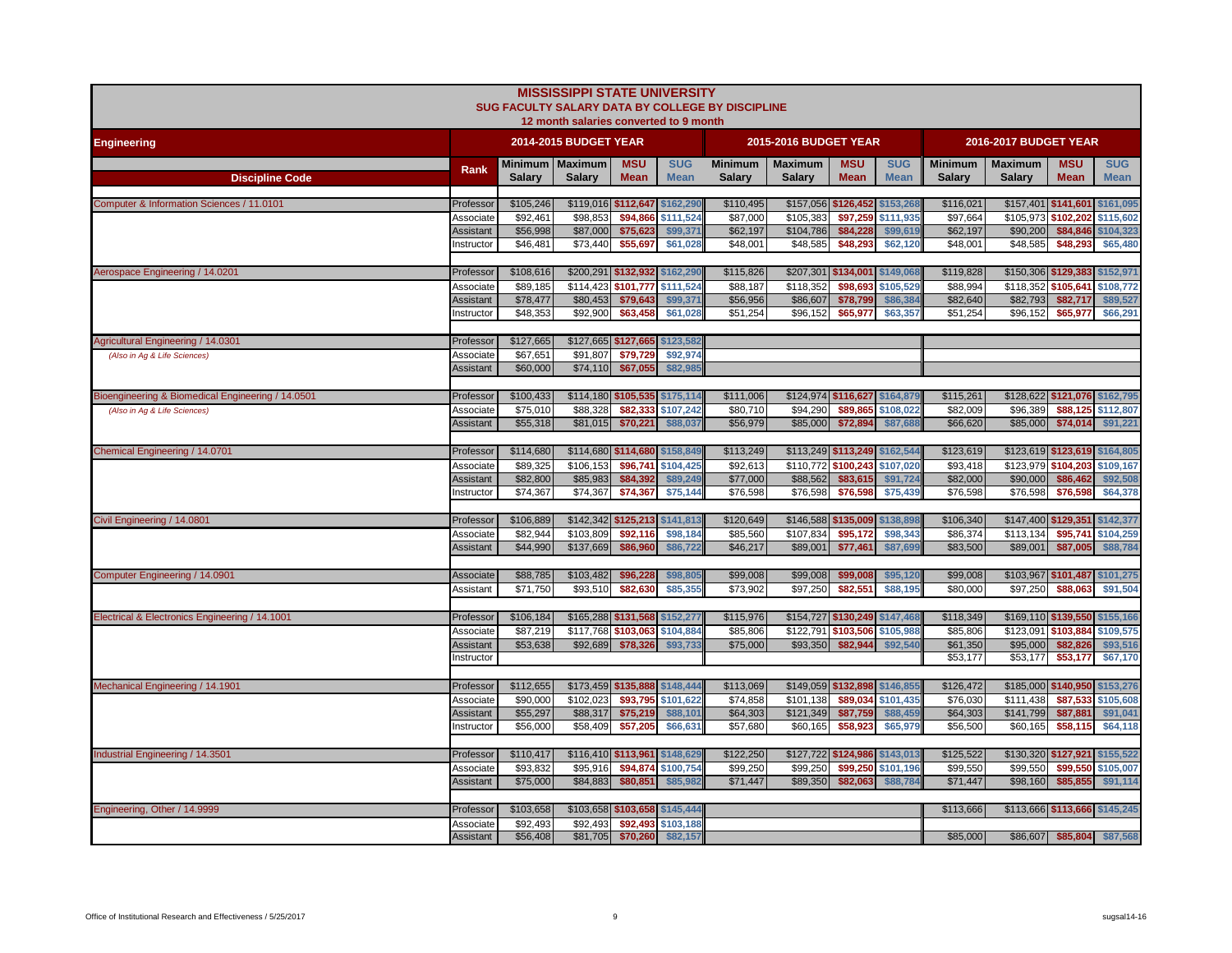|                                                                 |                                                                                     |          | <b>MISSISSIPPI STATE UNIVERSITY</b><br>12 month salaries converted to 9 month |            |                   | <b>SUG FACULTY SALARY DATA BY COLLEGE BY DISCIPLINE</b> |                              |                               |                   |                |                       |                               |                   |
|-----------------------------------------------------------------|-------------------------------------------------------------------------------------|----------|-------------------------------------------------------------------------------|------------|-------------------|---------------------------------------------------------|------------------------------|-------------------------------|-------------------|----------------|-----------------------|-------------------------------|-------------------|
| <b>Engineering</b>                                              |                                                                                     |          | <b>2014-2015 BUDGET YEAR</b>                                                  |            |                   |                                                         | <b>2015-2016 BUDGET YEAR</b> |                               |                   |                | 2016-2017 BUDGET YEAR |                               |                   |
|                                                                 | Rank                                                                                |          |                                                                               | <b>MSU</b> | <b>SUG</b>        | <b>Minimum</b><br><b>Salary</b>                         | <b>Maximum</b>               | <b>MSU</b>                    | <b>SUG</b>        | <b>Minimum</b> | <b>Maximum</b>        | <b>MSU</b>                    | <b>SUG</b>        |
| <b>Discipline Code</b>                                          | Minimum   Maximum  <br><b>Mean</b><br><b>Mean</b><br><b>Salary</b><br><b>Salary</b> |          |                                                                               |            |                   |                                                         | <b>Salary</b>                | <b>Mean</b>                   | <b>Mean</b>       | <b>Salary</b>  | <b>Salary</b>         | <b>Mean</b>                   | <b>Mean</b>       |
| Industrial Technology/Technician / 15.0612                      | Associate                                                                           | \$62,846 | \$62,846                                                                      | \$62,846   | \$62,846          | \$65,365                                                | \$65,365                     | \$65.365                      | \$65.365          | \$67,523       | \$67,523              | \$67,523                      | \$67,523          |
|                                                                 | Instructor                                                                          | \$38,114 | \$45,421                                                                      |            | \$41,768 \$41,768 | \$39,257                                                | \$46,784                     |                               | \$43,021 \$43,021 | \$39,257       | \$46,784              |                               | \$43,021 \$43,021 |
|                                                                 |                                                                                     |          |                                                                               |            |                   |                                                         |                              |                               |                   |                |                       |                               |                   |
| Industrial Production Technologies/Technicians, Other / 15.0699 | Professor                                                                           |          |                                                                               |            |                   | \$138,907                                               |                              | \$138.907 \$138.907 \$138.907 |                   | \$143.408      |                       | \$143,408 \$143,408 \$143,408 |                   |
|                                                                 | Associate                                                                           |          |                                                                               |            |                   | \$97,847                                                | \$97,847                     | \$97,847                      | \$97.847          | \$98,353       |                       | \$105,000 \$101,677 \$101,677 |                   |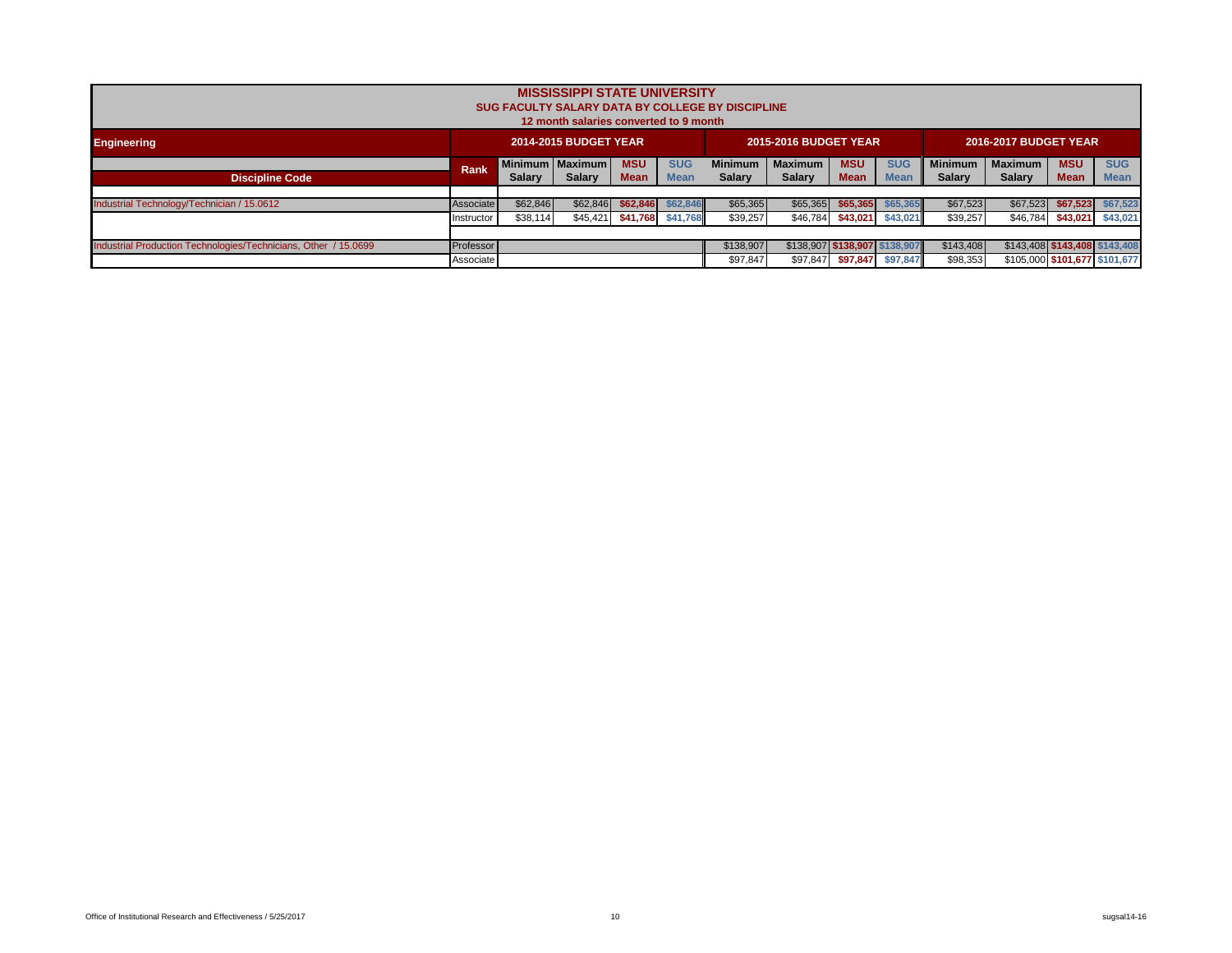|                                                                |                  |               | <b>MISSISSIPPI STATE UNIVERSITY</b><br>12 month salaries converted to 9 month |                    |                           | <b>SUG FACULTY SALARY DATA BY COLLEGE BY DISCIPLINE</b> |                                 |                     |                           |                                 |                                 |                            |                           |
|----------------------------------------------------------------|------------------|---------------|-------------------------------------------------------------------------------|--------------------|---------------------------|---------------------------------------------------------|---------------------------------|---------------------|---------------------------|---------------------------------|---------------------------------|----------------------------|---------------------------|
| <b>Forest Resources</b>                                        |                  |               | <b>2014-2015 BUDGET YEAR</b>                                                  |                    |                           |                                                         | <b>2015-2016 BUDGET YEAR</b>    |                     |                           |                                 | <b>2016-2017 BUDGET YEAR</b>    |                            |                           |
| <b>Discipline Code</b>                                         | <b>Rank</b>      | <b>Salary</b> | Minimum   Maximum<br>Salary                                                   | <b>MSU</b><br>Mean | <b>SUG</b><br><b>Mean</b> | <b>Minimum</b><br><b>Salary</b>                         | <b>Maximum</b><br><b>Salary</b> | <b>MSU</b><br>Mean  | <b>SUG</b><br><b>Mean</b> | <b>Minimum</b><br><b>Salary</b> | <b>Maximum</b><br><b>Salary</b> | <b>MSU</b><br><b>Mean</b>  | <b>SUG</b><br><b>Mean</b> |
|                                                                |                  |               |                                                                               |                    |                           |                                                         |                                 |                     |                           |                                 |                                 |                            |                           |
| Forestry, General / 03.0501                                    | Professor        | \$75,768      | \$120,334                                                                     |                    | \$84,993 \$103,345        | \$76,231                                                | \$124,238                       |                     | \$87.277 \$105.410        | \$77,718                        | \$124,238                       | \$86,825                   | \$88,225                  |
|                                                                | Associate        | \$67,539      | \$76,567                                                                      | \$71,356           | \$82,065                  | \$71,124                                                |                                 | $$79,117$ $$75,121$ | \$86,890                  | \$64,843                        | \$79,362                        | \$71,896                   | \$71,752                  |
|                                                                | Assistant        | \$57,833      | \$69,676                                                                      | \$61,985 \$69,211  |                           | \$60,753                                                |                                 | $$72,138$ \$65,466  | \$70,578                  | \$61,271                        |                                 | \$74,000 \$64,768 \$64,802 |                           |
|                                                                |                  |               |                                                                               |                    |                           |                                                         |                                 |                     |                           |                                 |                                 |                            |                           |
| Wood Science & Wood Products/Pulp & Paper Technology / 03.0509 | Professor        | \$75,768      | \$120,334                                                                     |                    | \$84,993 \$103,345        | \$80,710                                                | \$117,147                       | \$94.072            | \$93,802                  | \$82,431                        | \$117,147                       | \$96,462                   | \$99,735                  |
|                                                                | Associate        | \$67,539      | \$76,567                                                                      | \$71,356           | \$82,065                  | \$66,732                                                | \$75,021                        | \$70.876            | \$70,376                  | \$67,416                        | \$75,321                        | \$71,369                   | \$76,562                  |
|                                                                | <b>Assistant</b> | \$57,833      | \$69,676                                                                      |                    | \$61,985 \$69,211         | \$54,806                                                |                                 | $$70,000$ \$65,120  | \$62,523                  | \$54,806                        | \$70,000                        | \$61,252                   | \$64,138                  |
|                                                                |                  |               |                                                                               |                    |                           |                                                         |                                 |                     |                           |                                 |                                 |                            |                           |
| Wildlife, Fish & Wildlands Science & Management / 03.0601      | Professor        | \$75,680      | \$117,634                                                                     | \$89.145           | \$88,413                  | \$79,686                                                | \$103,572                       | \$89.765            | \$88,765                  | \$82,085                        | \$103,817                       | \$94.126                   | \$92,698                  |
|                                                                | Associate        | \$59,810      | \$81,230                                                                      |                    | \$69,976 \$69,227         | \$62,444                                                |                                 |                     |                           | \$63,457                        | \$78,708                        | \$69,617                   | \$70,440                  |
|                                                                | Assistant        | \$60,206      | \$72,500                                                                      | \$63,328           | \$62,878                  | \$61,303                                                | \$74,675                        | \$65,499            | \$64,751                  | \$61,303                        | \$74,675                        | \$67,451                   | \$67,020                  |
|                                                                | Instructor       | \$51,110      | \$55,000                                                                      | \$53,055           | \$43,450                  | \$56,650                                                | \$56,650                        | \$56,650            | \$56,650                  | \$40,000                        | \$56,650                        | \$48,325                   | \$48,325                  |